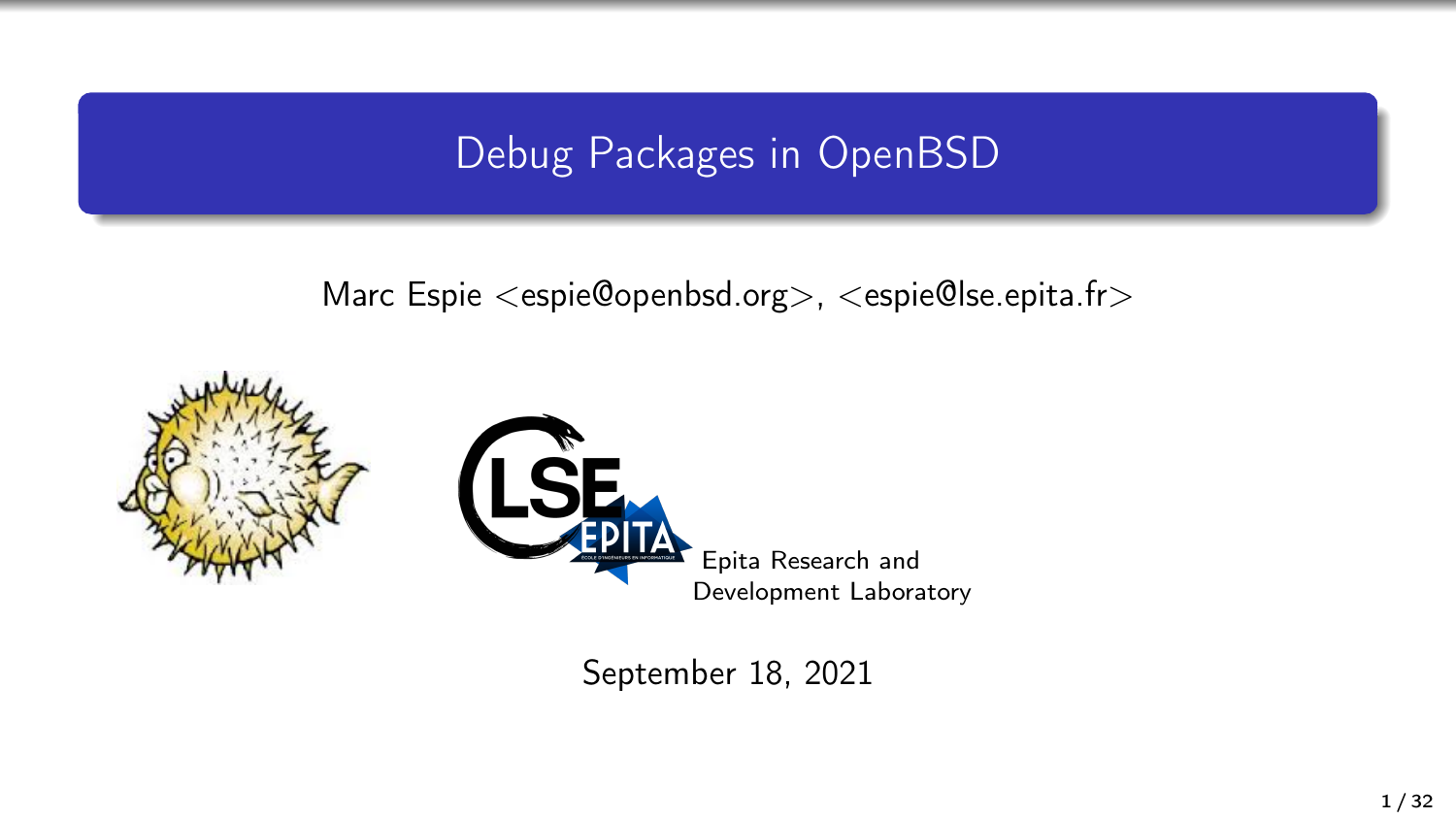- Like most things in OpenBSD, it started at a hackathon,
- the p2k19 hackathon, organized by Paul Irofti in Bucarest.
- ... and the original idea was Paul's as well:
- "hey, there's this command we can use to split off the debug info from an executable. How about we make some debug packages."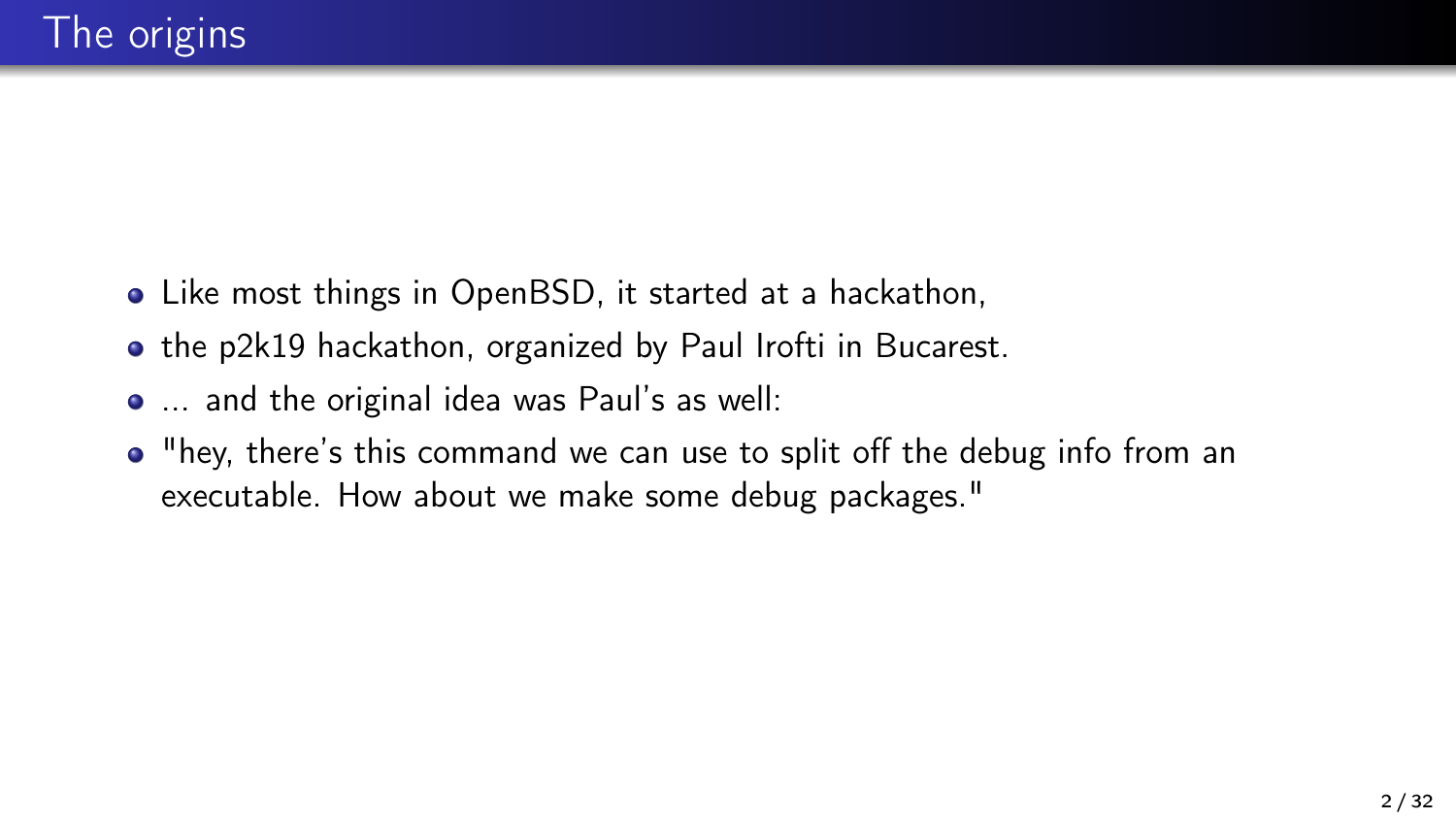# **Specifically**

- <sup>1</sup> objcopy --only-keep-debug program .debug/program.dbg
- <sup>2</sup> strip -d program
- <sup>3</sup> objcopy --add-gnu-debug-link=program .debug/program.dbg

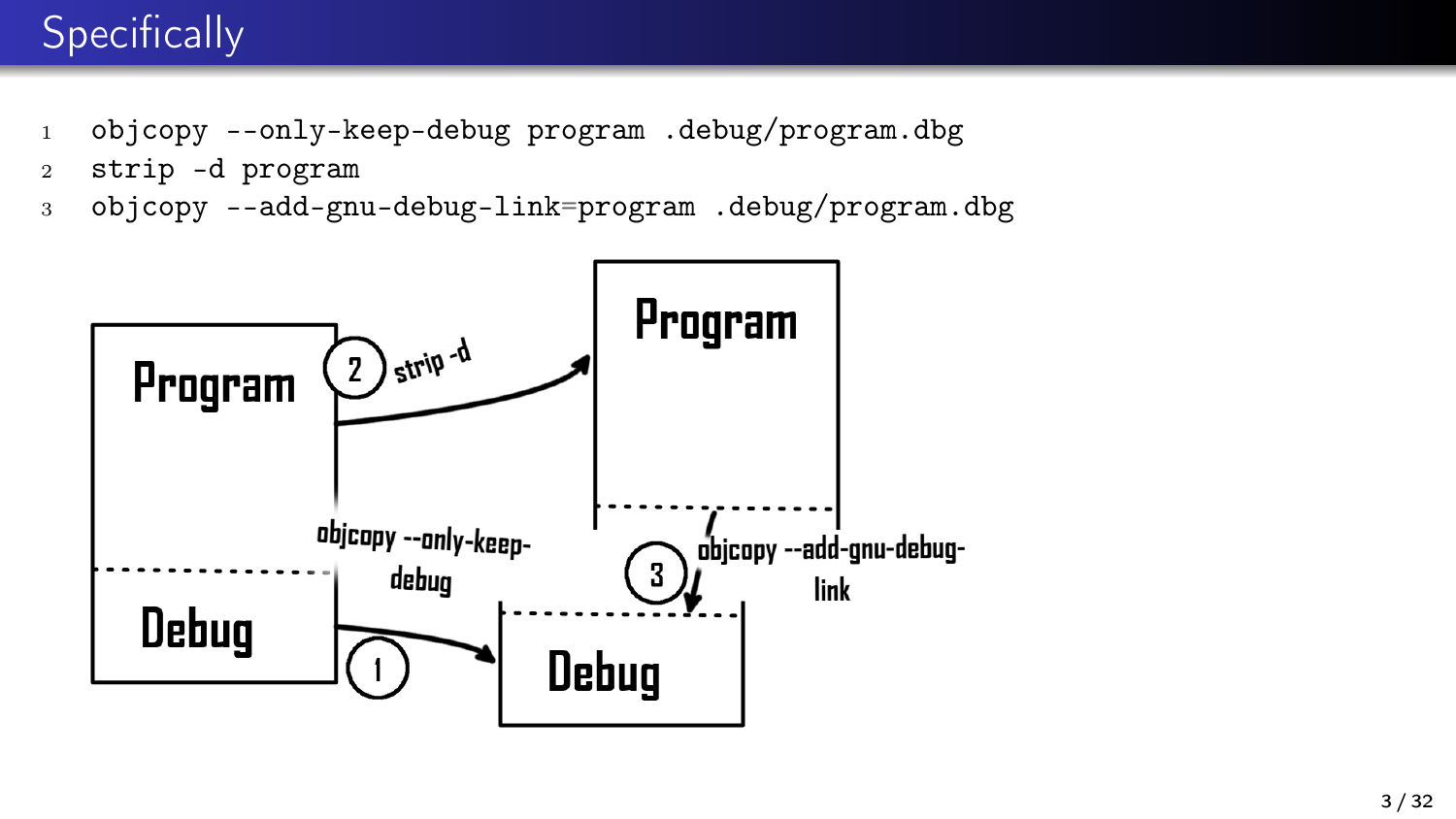# And that's about all folks! Wait what ? Of course there are fun details to take care of!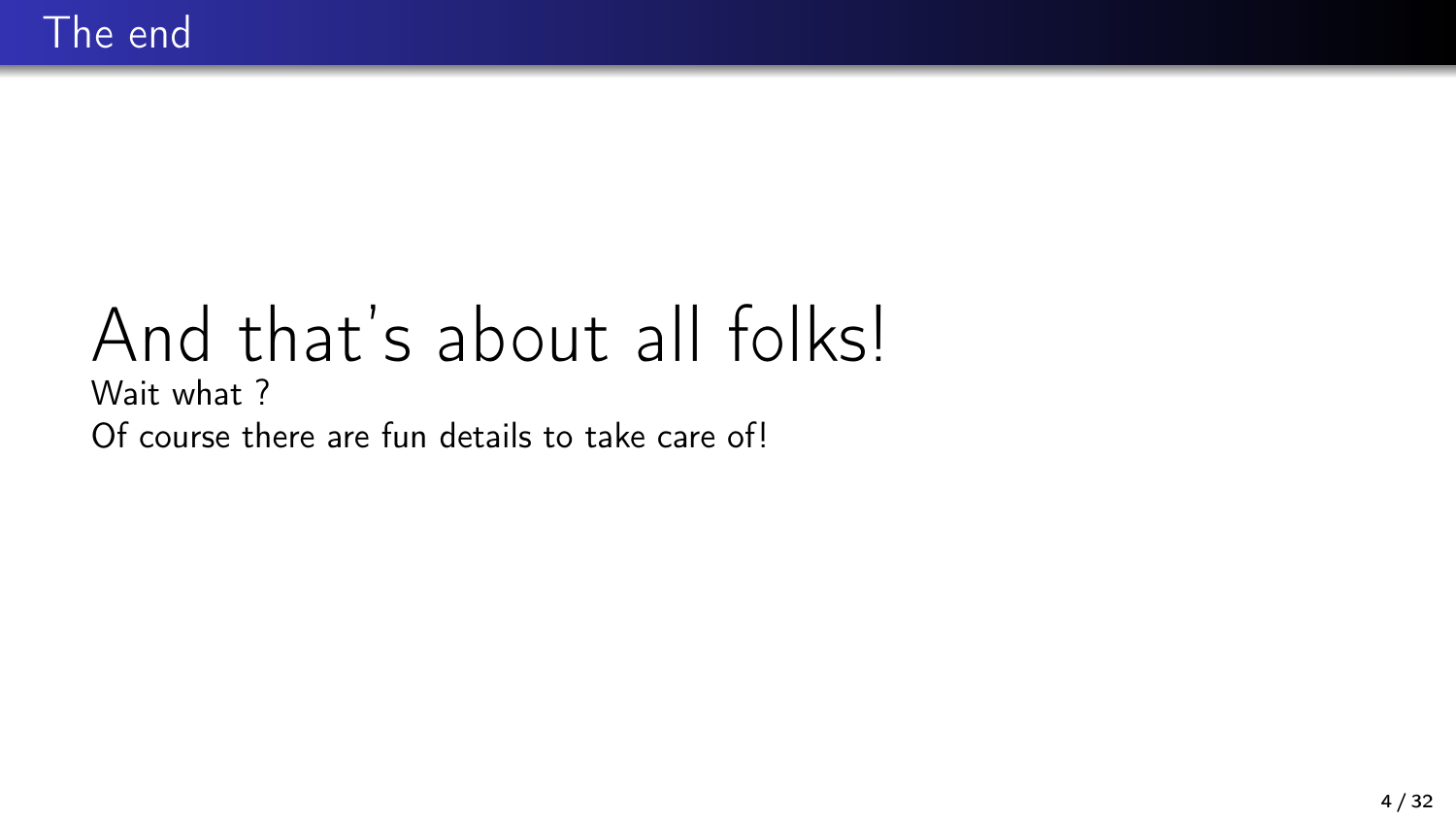- Add the debug package to "visible packages"?
- This requires a lot of changes, so let's not
- Debug packages should be "fantom packages that don't really exist"
- As for update use the exact same update signature as the normal package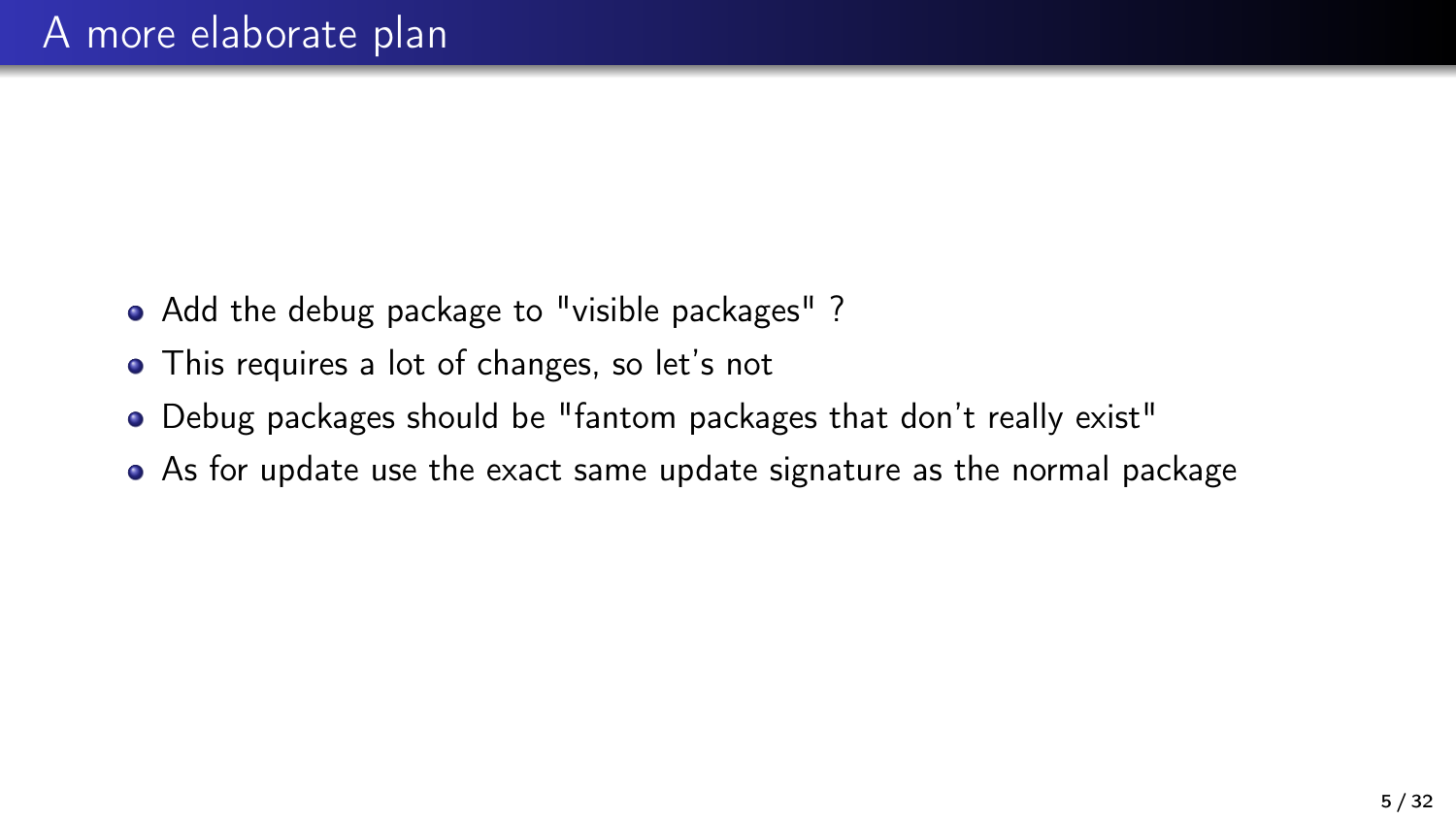- At that point, make package is more or less make package-cookies
- so we just need to make extra cookies for the debug packages
- Naming convention: add debug- to the front (to avoid cluttering the normal list)
- Do the debug part manually at first: for each DEBUG\_FILES, we apply the magic objcopy transformation
- ... and write the packing-list (manifest) manually, at first
- This allowed us to check that egdb was happy with it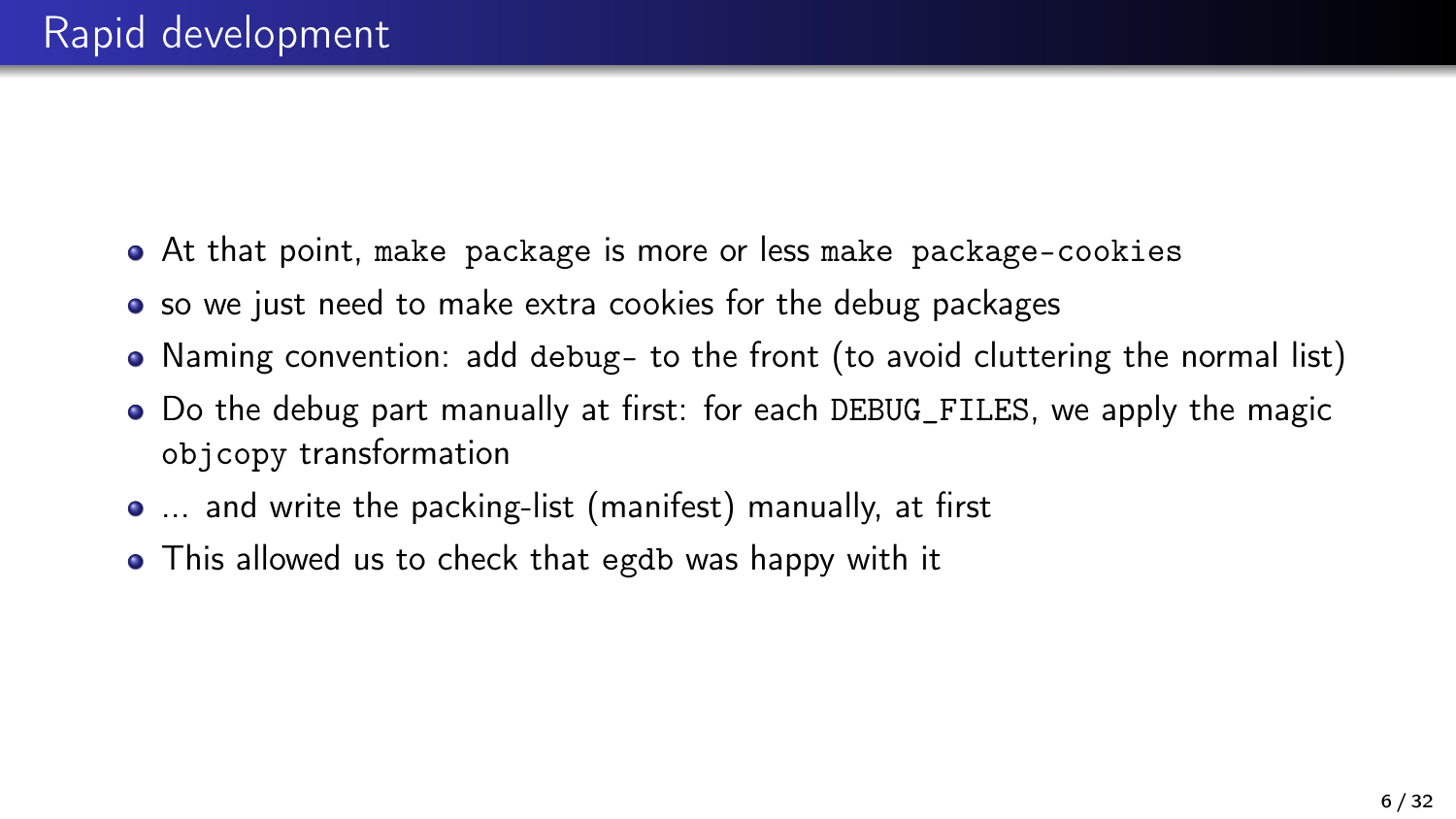- generation of DEBUG\_PACKAGES is triggered by the presence of DEBUG\_FILES
- we add extra DEBUG\_CONFIGURE\_ARGS to configure
- ... show that to crash-test developers (we're at a hackathon, remember ?). Many thanks to all the folks who tested !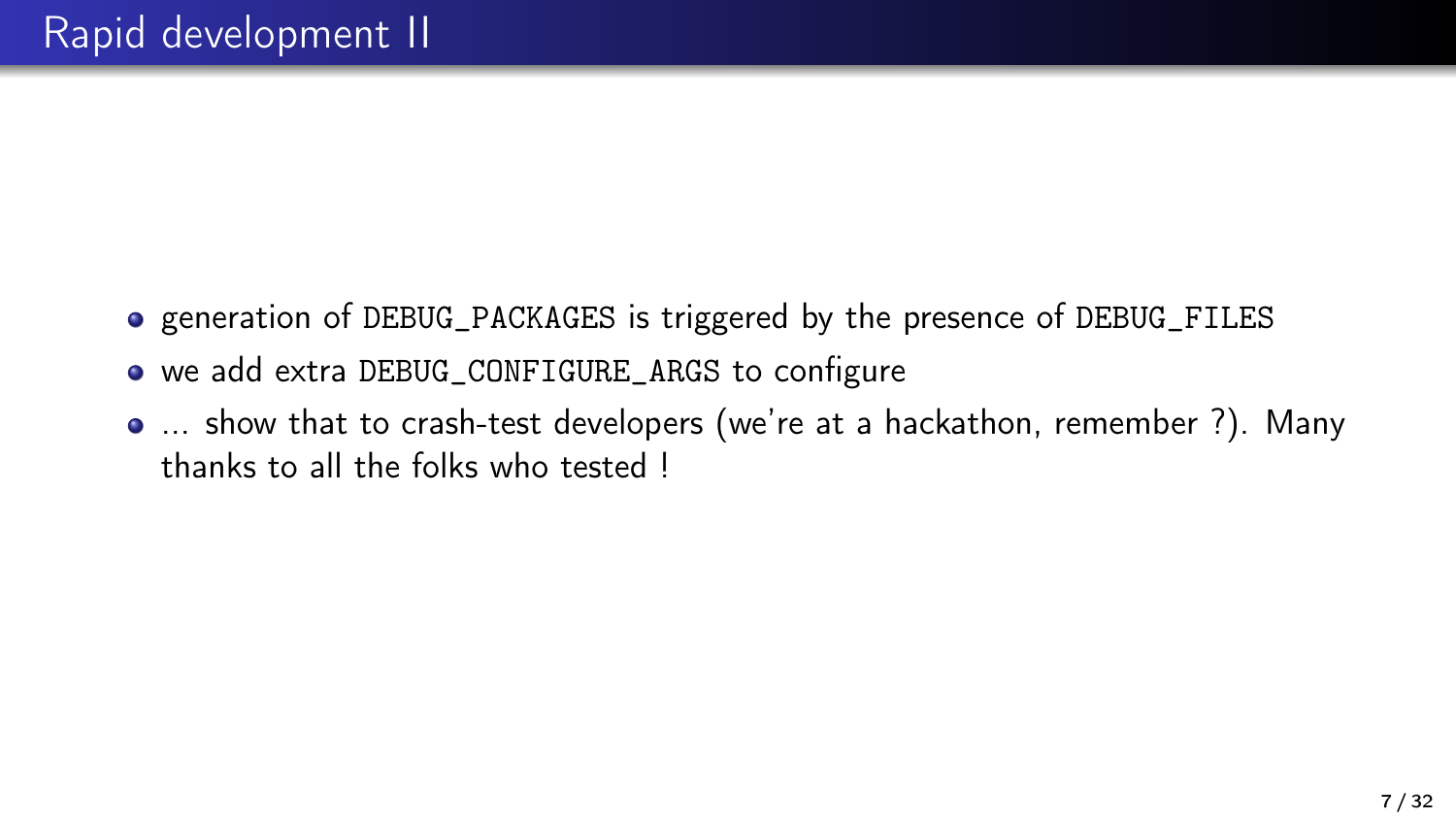- Turns out most people are interested in debug packages !
- ... so I got a lot of developers to test things and offer suggestions !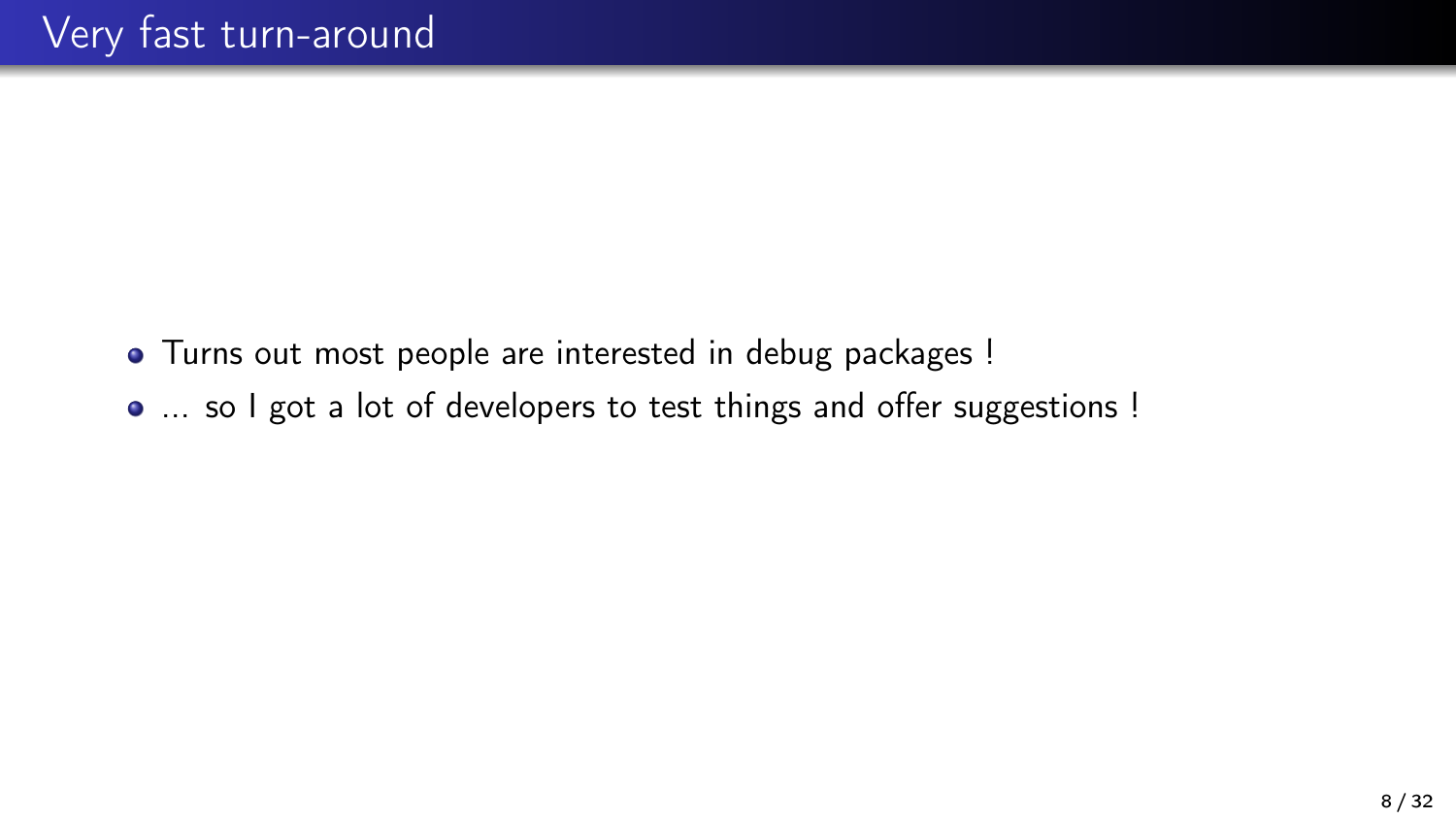## Some code I

```
#[...]
2
3 DEBUG PACKAGES ?=
4 DEBUG FILES ?=
5 DEBUG_CONFIGURE_ARGS ?=
6
7 .for _S in ${MULTI_PACKAGES}
8 \anglePKGFILE${\angleS} = ${FULLPKGNAME${\angleS}}.tgz
9 \angleDBG\anglePKGFILE${\angleS} = debug-${\anglePKGFILE${\angleS}}
10 . if $fPKG_ARCH$f_S} == "*" \theta\theta $fNO_ARCH} != $fMACHINE_ARCH}/a1111 _PACKAGE_COOKIE${_S} = ${PACKAGE_REPOSITORY}/${NO_ARCH}/${_PKGFILE${_S}}
12 . else
13 _PACKAGE_COOKIE${_S} = ${PACKAGE_REPOSITORY}/${MACHINE_ARCH}/all/${_PKGFILE${_S}}
14 _DBG_PACKAGE_COOKIE${_S} = ${PACKAGE_REPOSITORY}/${MACHINE_ARCH}/all/${_DBG_PKGFII
15 . endif
16 .endfor
17
```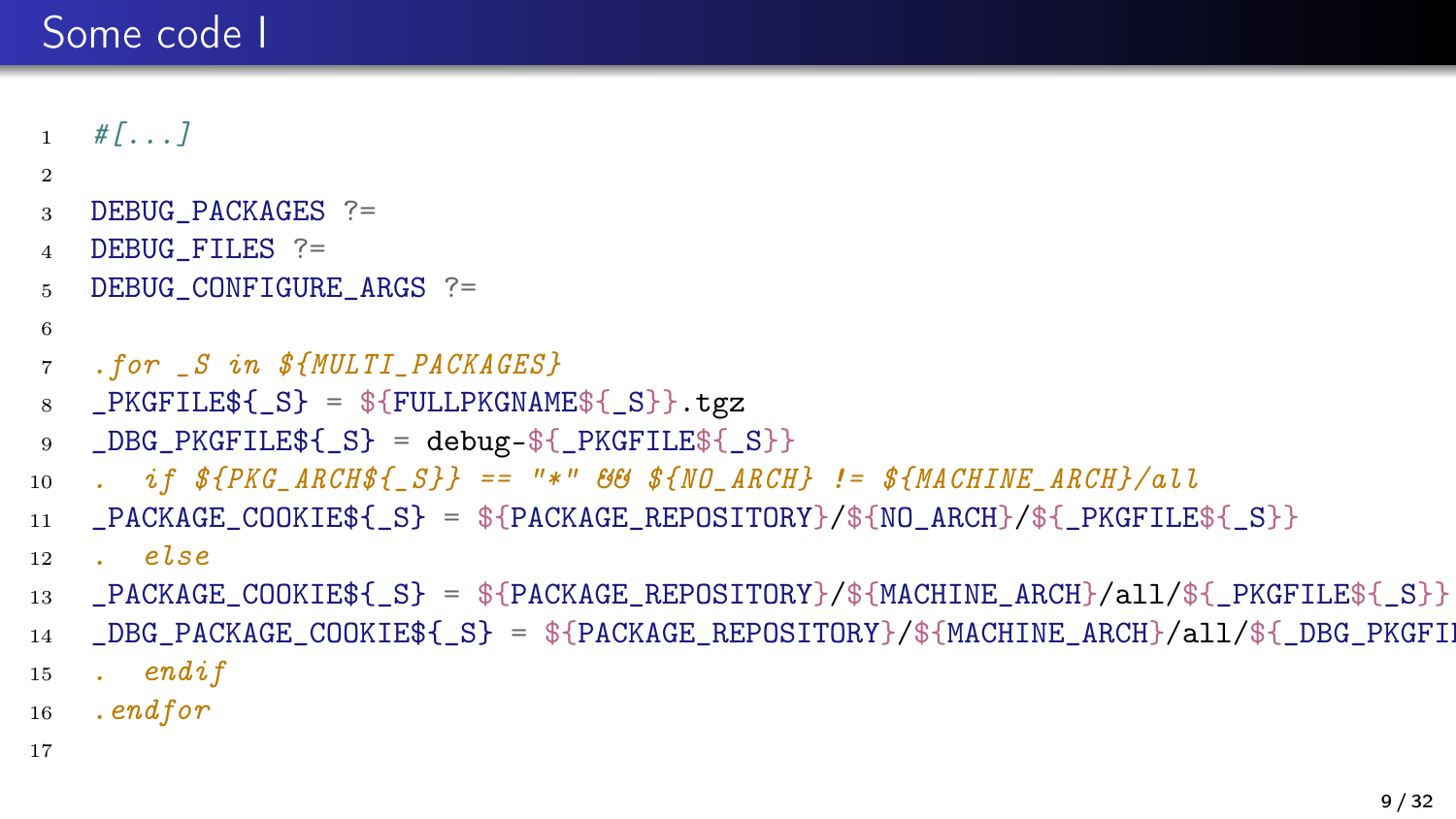# Some code II

```
18 \quad # \quad \ldots \quad 119 .if !empty(DEBUG_PACKAGES) || !empty(DEBUG_FILES)
20 INSTALL STRIP =
21 DEBUG_FLAGS = -g22 CONFIGURE ARGS += ${DEBUG CONFIGURE ARGS}
23 2224 DEBUG_FLAGS =
25 . endif
26
27 . for _S in ${MULTI_PACKAGES}
28 PKG ARGS$\{S\} += -A'\$\{PKG ARCH$\{S\}}'
29
30 \text{create}_pkg${S} = \
31 tmp=${_TMP_REPO}${_PKGFILE${_S}} pkgname=${_PKGFILE${_S}} && \
32 \frac{1}{3} \frac{1}{2} \frac{1}{2} \frac{1}{2} \frac{1}{2} \frac{1}{2} \frac{1}{2} \frac{1}{2} \frac{1}{2} \frac{1}{2} \frac{1}{2} \frac{1}{2} \frac{1}{2} \frac{1}{2} \frac{1}{2} \frac{1}{2} \frac{1}{2} \frac{1}{2} \frac{1}{2} \frac{1}{2} \frac{1}{2} \frac{1}{2}33 $$deps ${PKG_ARGS${_S}} $$tmp && \
34 ${_check_lib_depends} $$tmp && \
```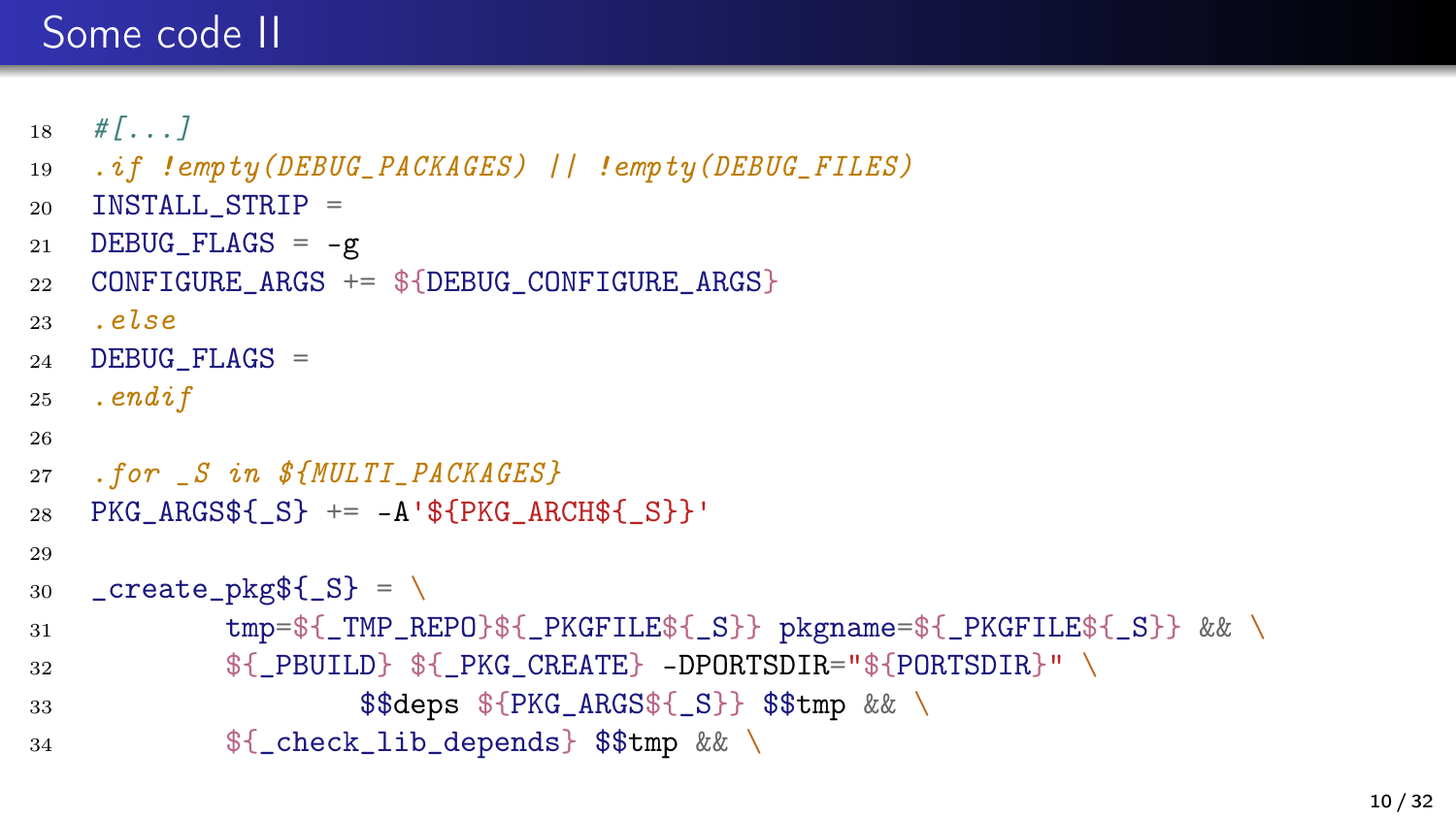# Some code III

```
35 ${ register plist${ S}} $$tmp && \
36 ${ checksum package}
37
38 _move_tmp_pkg${_S} = ${_PBUILD} mv ${_TMP_REPO}${_PKGFILE${_S}} ${_PACKAGE_COOKIE${_S}}
39 \text{tmp} \text{pkg$(S) = $_{\text{m}}\text{tmp} \text{REPO}(\\{_{\text{m}}\text{R} \text{p}_{\text{K}}\text{G} \text{FILE}(S)40
41 . if ${DEBUG_PACKAGES:M${_S}}
42 DBG PKG ARGS${S} := ${PKG ARGS${S}}
43 _DBG_PKG_ARGS${_S} += -P${FULLPKGPATH${_S}}:${FULLPKGNAME${_S}}:${FULLPKGNAME${_S}}
44 _DBG_PKG_ARGS${_S} += -DCOMMENT="debug info for ${FULLPKGNAME${_S}}"
45 _DBG_PKG_ARGS${_S} += -d"-debug info for ${FULLPKGNAME${_S}}"
46 _DBG_PKG_ARGS${_S} += -DFULLPKGPATH=debug/${FULLPKGPATH${_S}}
47 _DBG_PKG_ARGS${_S} += -f ${PLIST${_S}}-debug
48 \text{create}_pkg${S} += && \
49 tmp=${_TMP_REPO}${_DBG_PKGFILE${_S}} pkgname=${_DBG_PKGFILE${_S}} && \
50 ${_PBUILD} ${_PKG_CREATE} -DPORTSDIR="${PORTSDIR}" \
51 $$deps ${_DBG_PKG_ARGS${_S}} $$tmp && \
```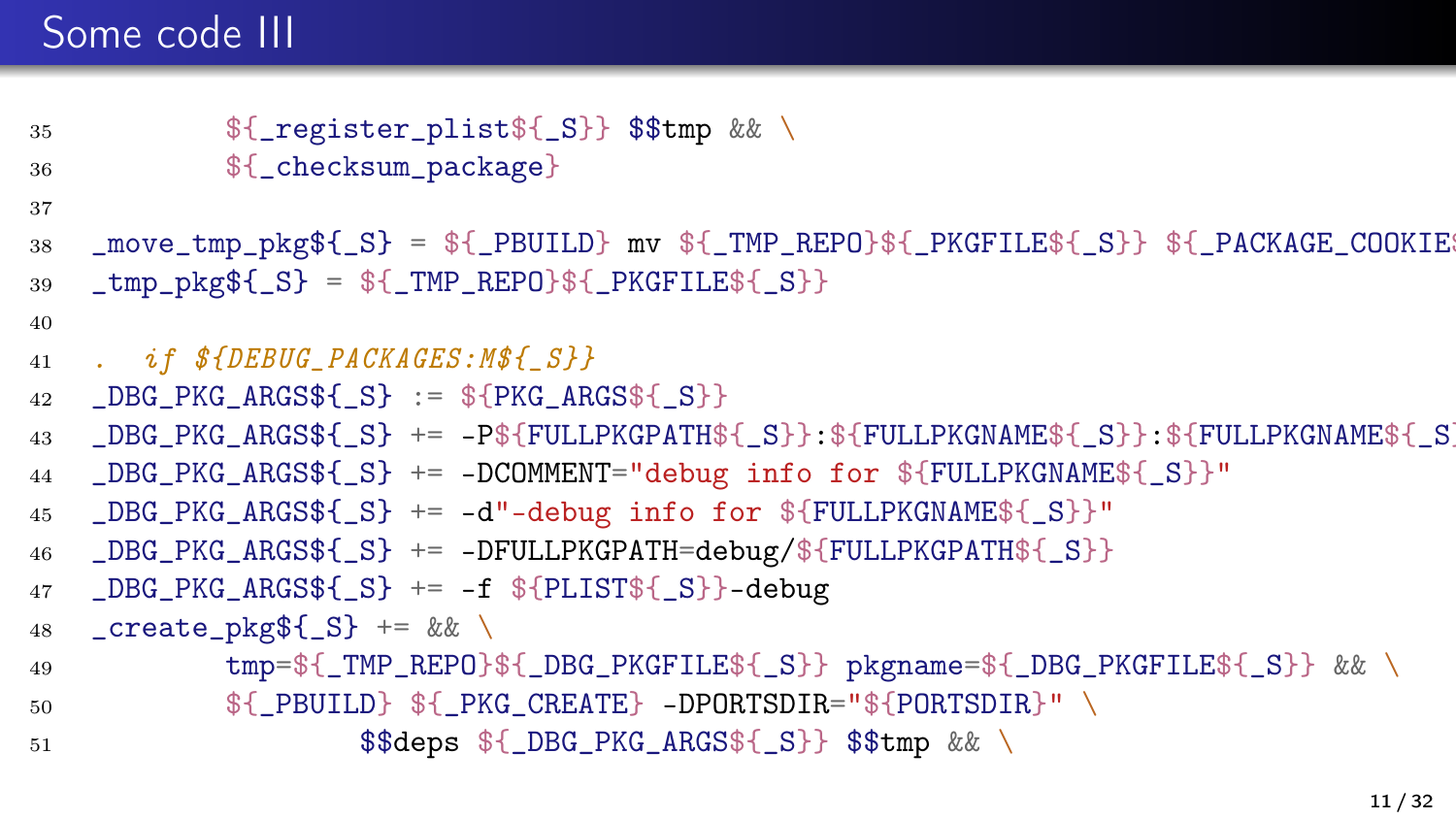## Some code IV

```
52 ${ check lib depends } $$tmp && \
53 ${ register plist${ S}} $$tmp && \
54 ${ checksum package}
55 _move_tmp_pkg${_S} += && ${_PBUILD} mv ${_TMP_REPO}${_DBG_PKGFILE${_S}} ${_DBG_PAC
56 tmp\_pkg{S} += {TMP\_REPO}{S}[DBG_PKGTLE{S}}
57 . endif
58
59 \quad # \, \ldots \, \}6061 _copy_debug_info:
62 . for P in ${DEBUG_FILES:N*.a}
63 @dbgpath=\frac{2}{PREFIX}/\frac{2}{P:H}/.debug; \
64 dbginfo=$${dbgpath}/${P:T}.dbg; \
65 p=${PREFIX}/$P; \
66 ${INSTALL_DATA_DIR} $${dbgpath}; \
67 echo "> move debug info from \pmb{\Rightarrow} into \pmb{\Rightarrow} {dbginfo}"; \
68 			 objcopy --only-keep-debug \$\$ \$\{dbginfo\};\ \
```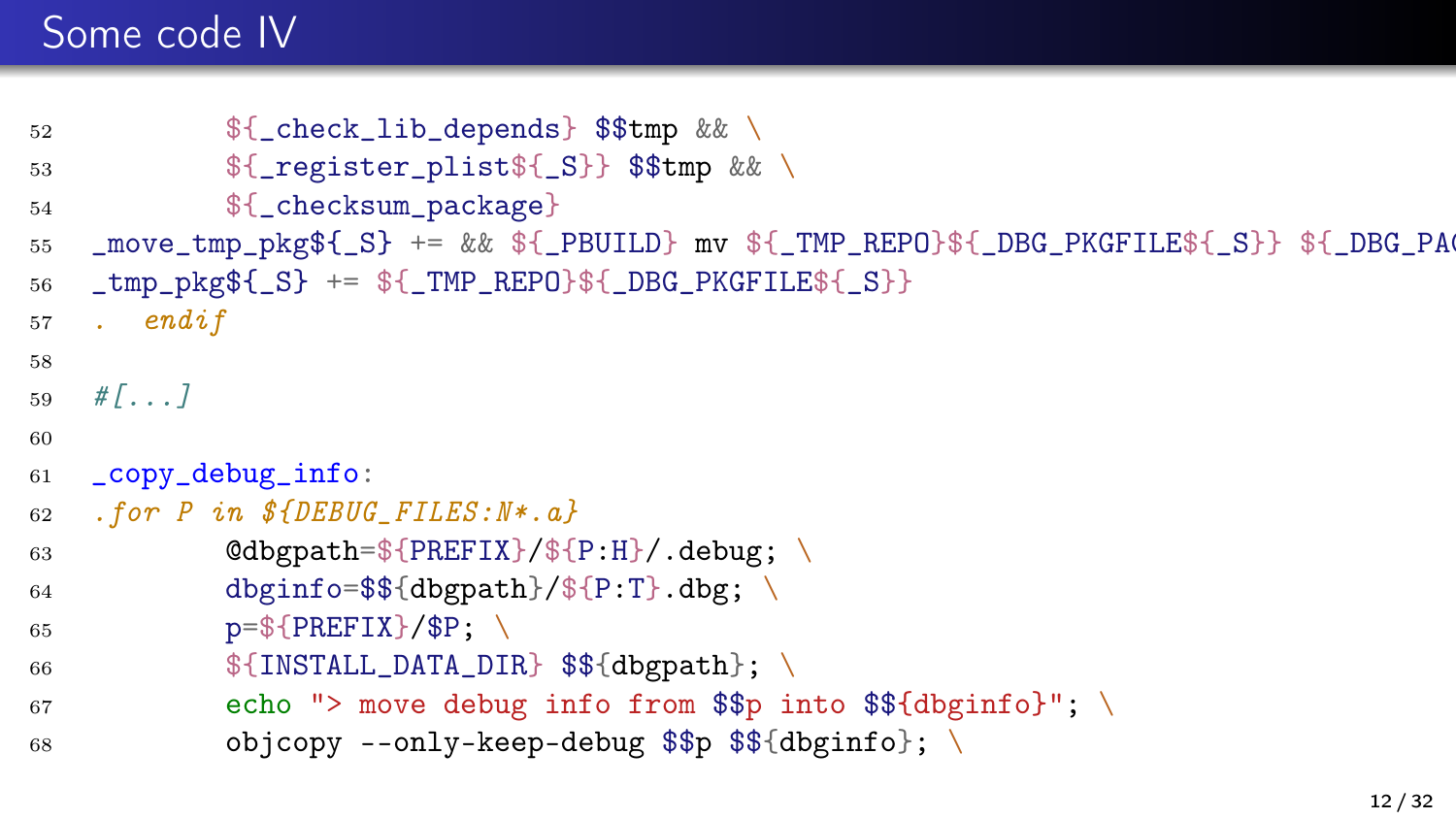```
69 objcopy --strip-debug $$p; \
70 objcopy --add-gnu-debuglink=$${dbginfo} $$p
71 .endfor
72 . for P in $fDEBUG FILES: M*.a}
73 @dbgpath=${PREFIX}/${P:H}/.debug; \
74 dbginfo=$${dbgpath}/${P:T}; \
75 p=\frac{2}{3}[PREFIX}/$P; \
76 ${INSTALL_DATA_DIR} $${dbgpath}; \
77 echo "> copy debug info from $$p into $${dbginfo}"; \
78 cp \$\$ \$\ \{\text{dbginfo}\}\; \
79 strip $$p
80 .endfor
```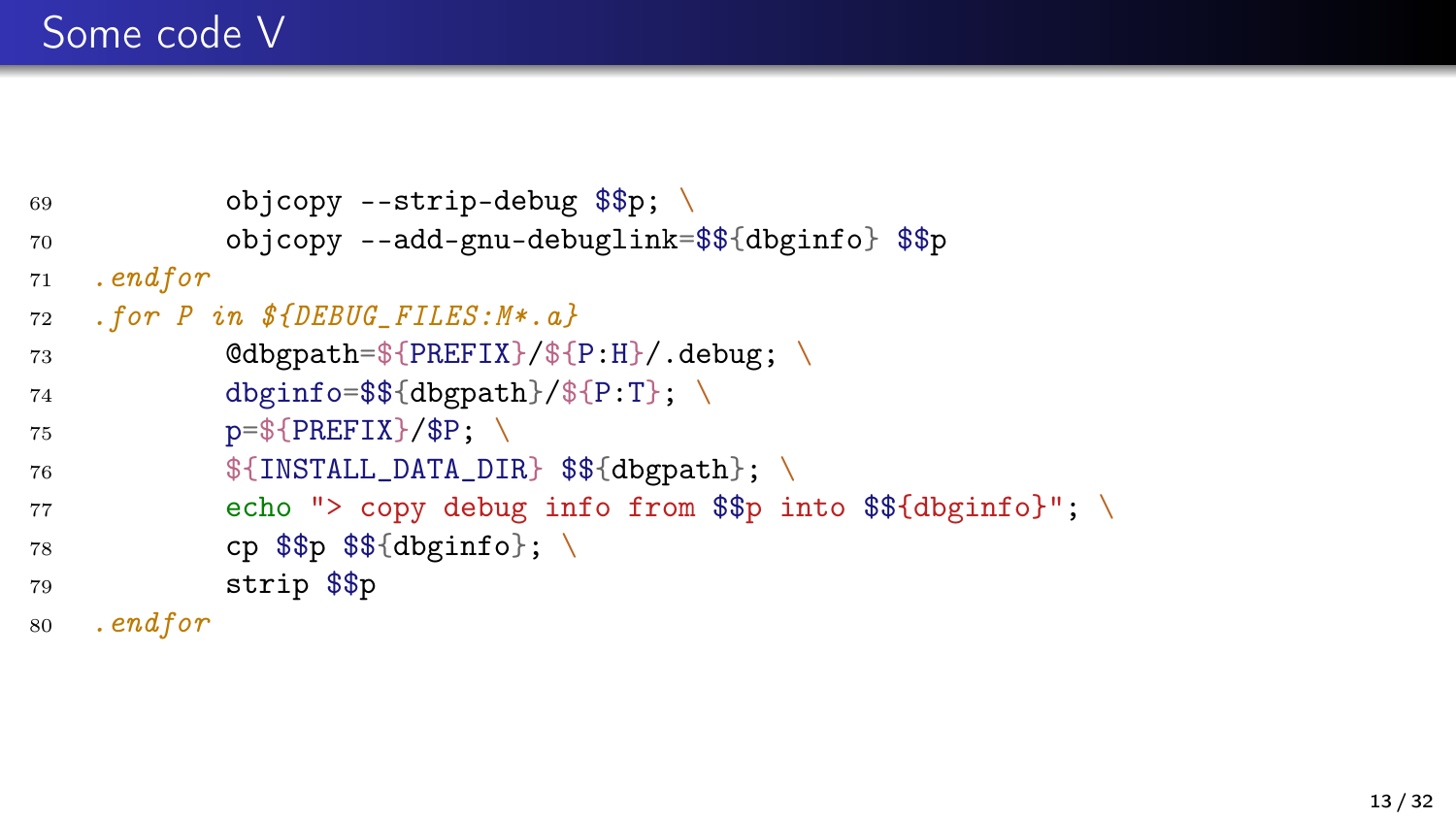### Introducing build-debug-info

This just reuses an existing framework

- we read existing packing-lists in update-plist
- let's just do the same to create the debug-plists
- ... except we generate temporary information
- and generate a DEBUG\_FILES equivalent dynamically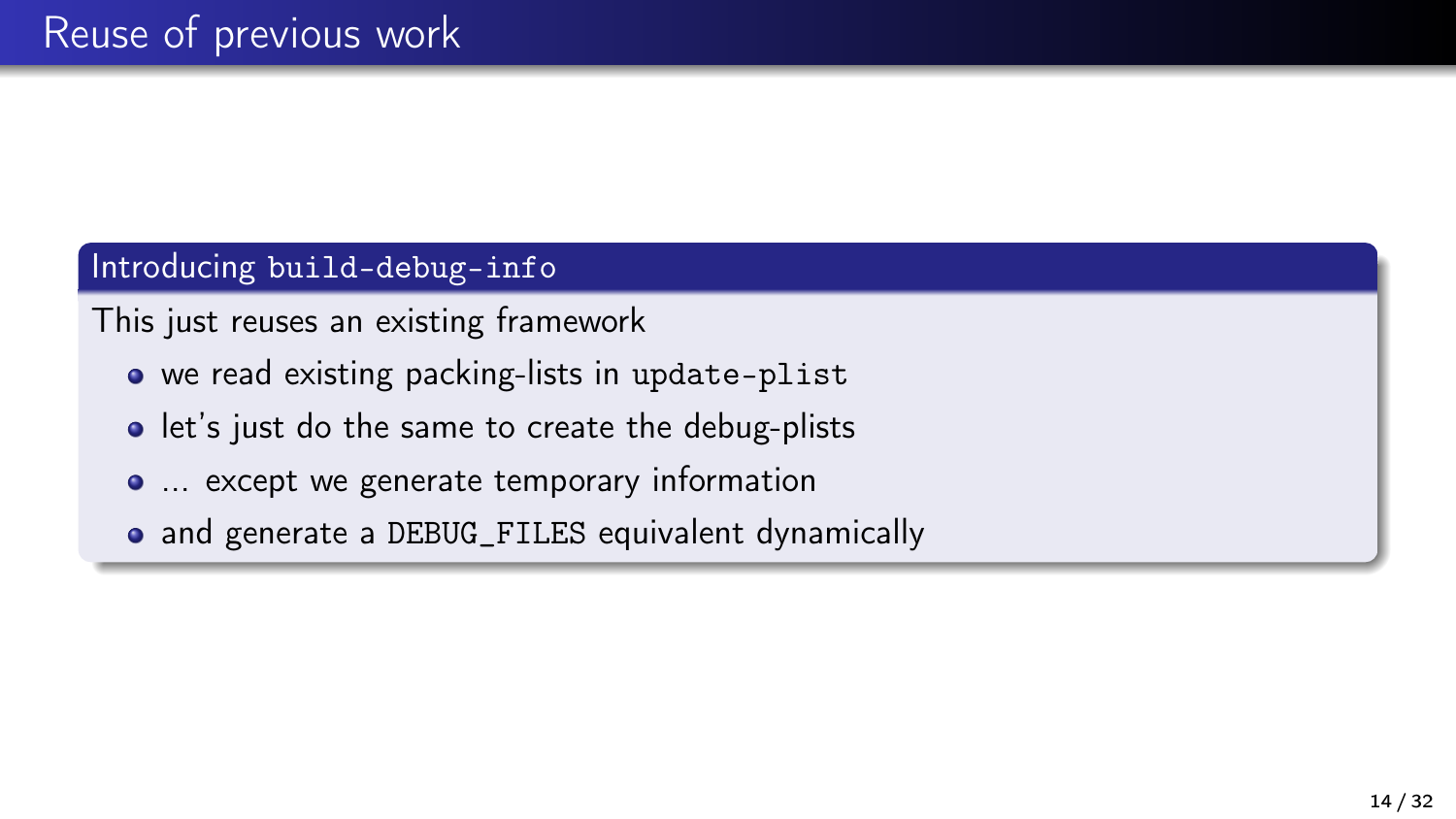- update-plist is fully OO
- The "parsing the existing lists part" is just common code with pkg\_create
- There's a common class that parses parameters, with a derived subclass for update-plist
- This class requires very few changes to generate a build-debug-info tool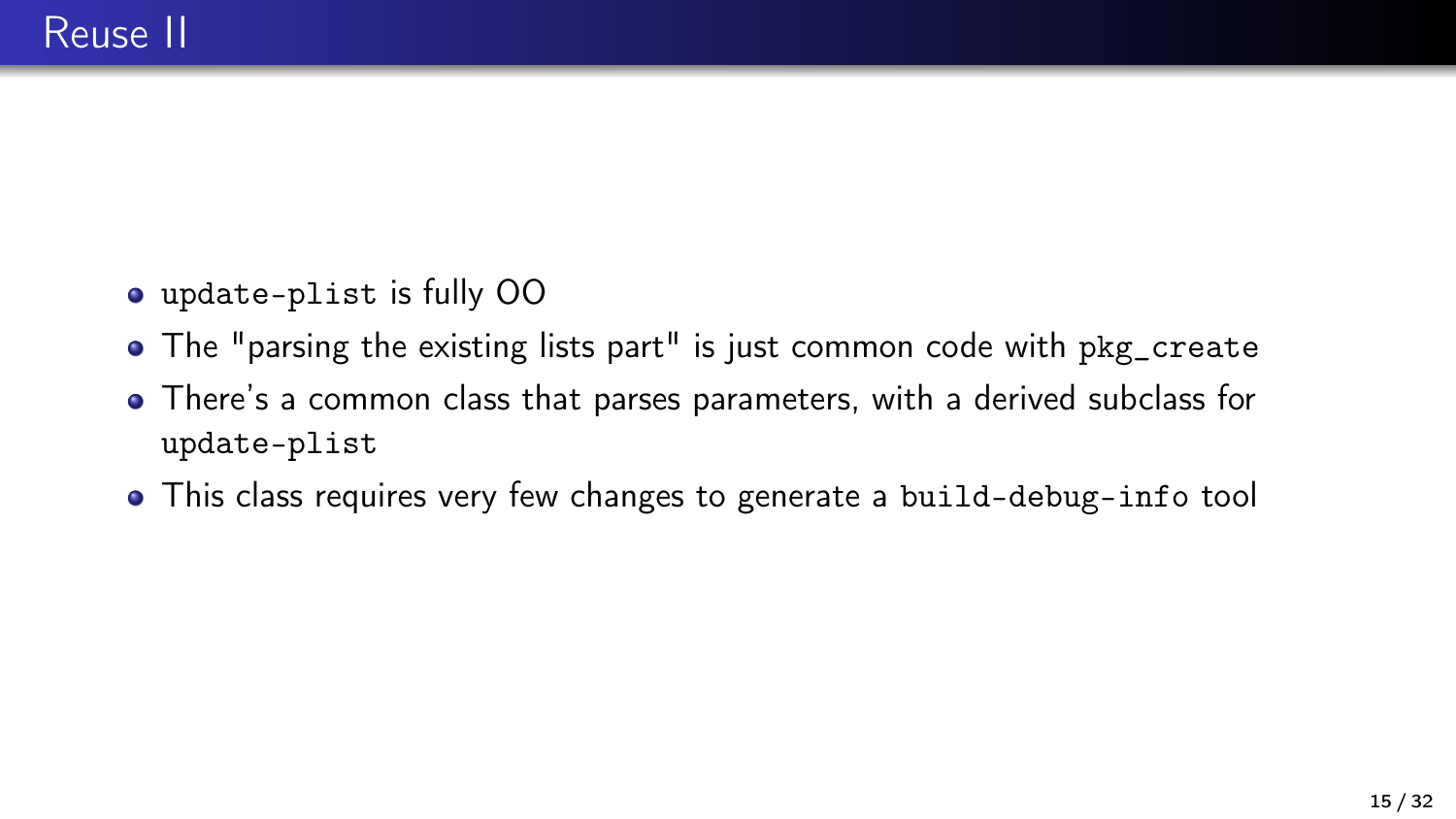# Clunky clunky

```
1 cat f_{\text{WRKDEBUG}}/debug\_info2 while read dbgpath p dbginfo; do \setminus3    ${INSTALL_DATA_DIR} $${dbgpath}; \
 4 echo "> copy debug info from $$p into $${dbginfo}"; \
 5 \t\t \text{case } $$p in *a)6 cp \frac{1}{2} cp \frac{1}{2} \frac{1}{2} cp \frac{1}{2} \frac{1}{2} \frac{1}{2} \frac{1}{2} \frac{1}{2} \frac{1}{2} \frac{1}{2} \frac{1}{2} \frac{1}{2} \frac{1}{2} \frac{1}{2} \frac{1}{2} \frac{1}{2} \frac{1}{2} \frac{1}{2} \frac{1}{2} \frac{1}{2} \frac{1}{2} 
 7 \quad strip \$\mathfrak{sp}}; \
\begin{array}{ccc} 8 & & & \end{array} \begin{array}{ccc} \ast & \end{array}9 objcopy --only-keep-debug $$p $${dbginfo}; \
10 objcopy --strip-debug $$p;
11 objcopy --add-gnu-debuglink=$${dbginfo} $$p;
12 esac; done
```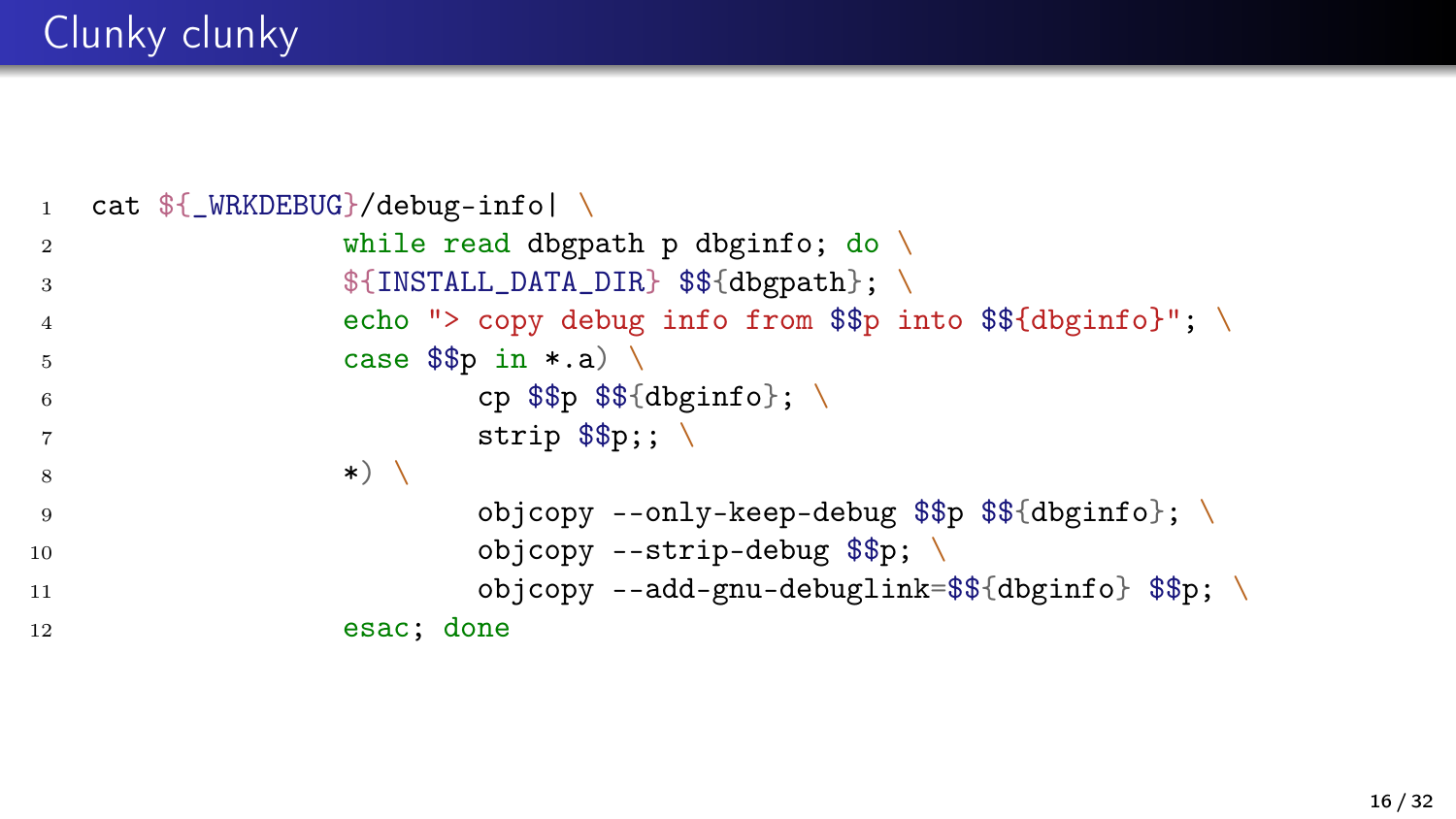## Feedback from friends

#### **Stuart**

- debug packages might be big
- ... so we do them opt-in
- ... also make this arch-dependent: amd64 first then we'll figure out other architectures
- 32 bit arches are likely to be out in the cold

#### Antoine

- Hey, it doesn't work with some python packages!
- That's because of hardlinks.
- Obviously, if you have two links to the same binary, objcopy --split-debug-info will only work once !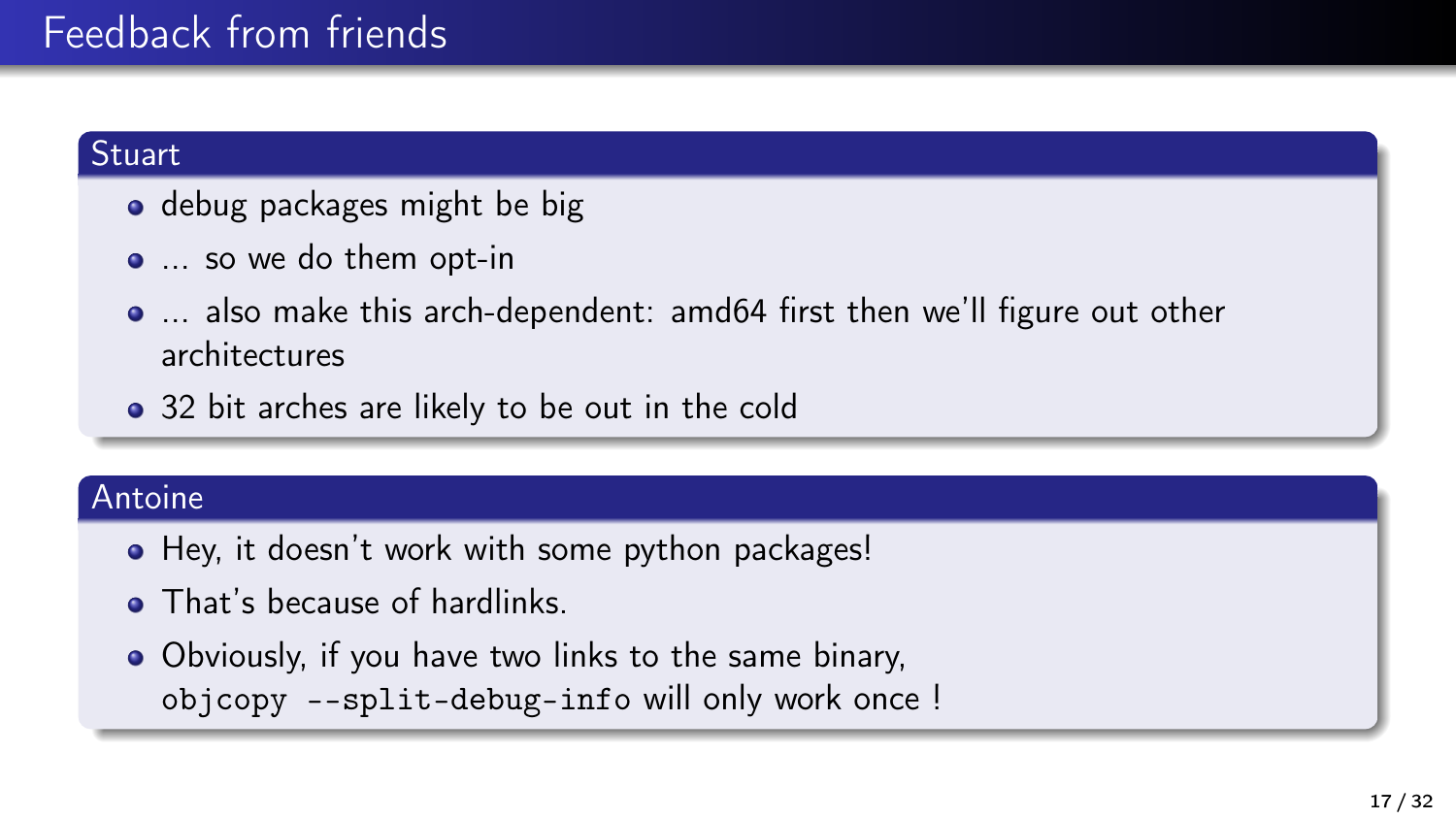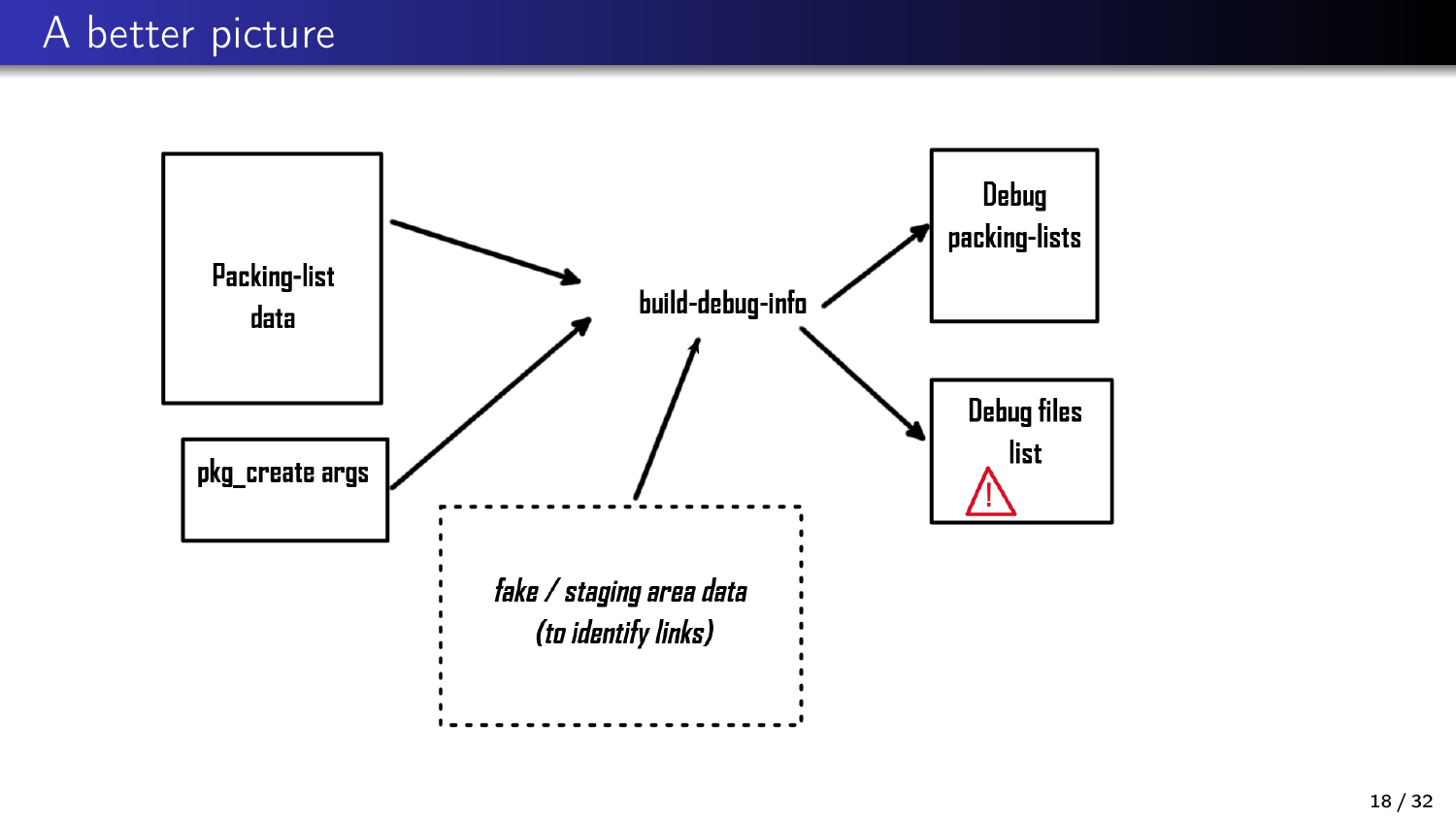### All about links



- nothing to do with most binaries
- however the debug link does not have a path
- so we still need to do something for different directories
- most annoying part was tests!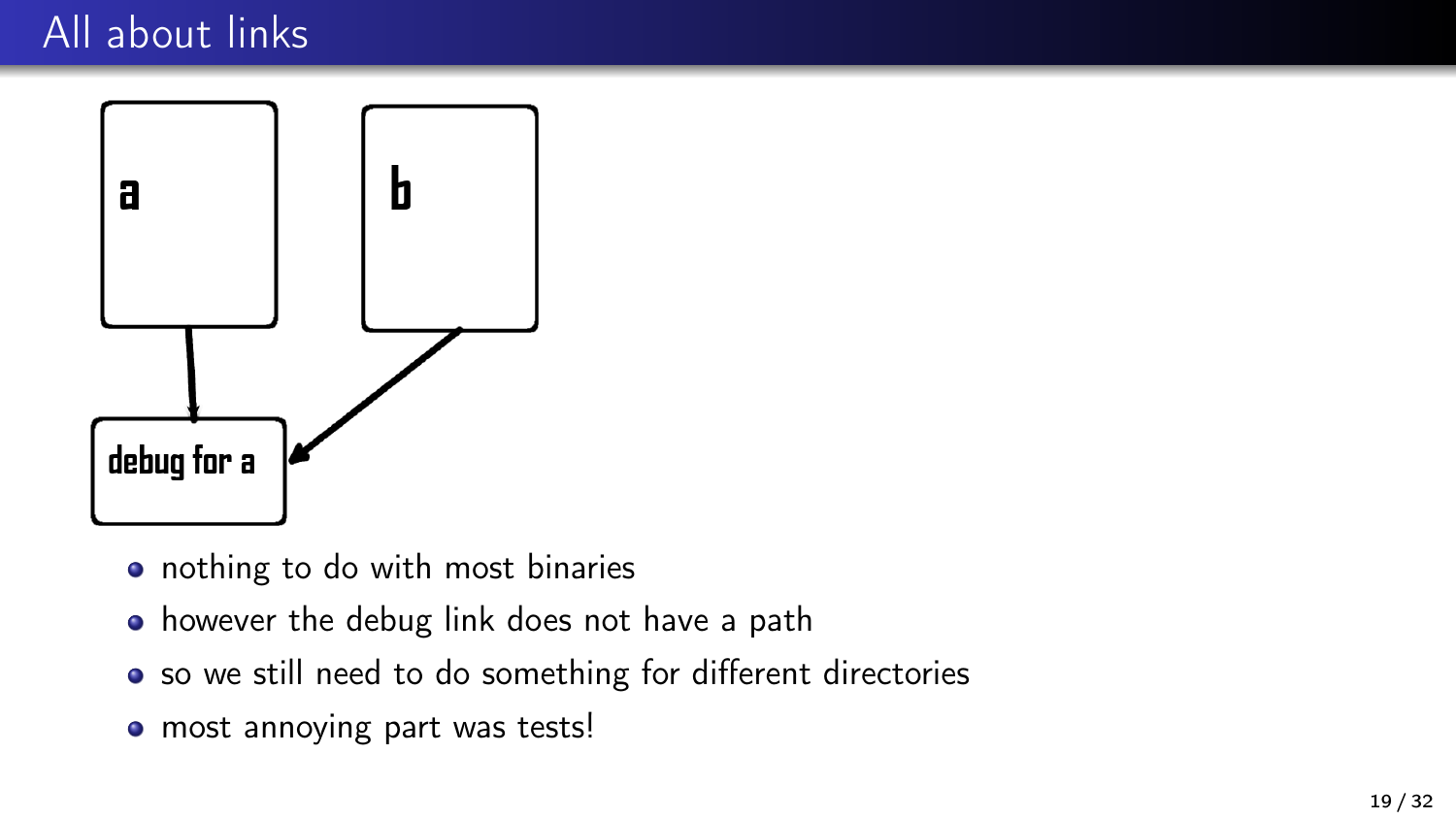- we're actually in multi-packages land...
- So we set DEBUG\_PACKAGES to the subpackages for which we want debug packages.
- This will get trimmed automatically depending on architecture (exactly like for "normal" multi-packages: don't deal with stuff that's NOT\_FOR\_ARCHS. and don't do debug for arch independent stuff: a subpackage that does not contain binaries does NOT need a debug-package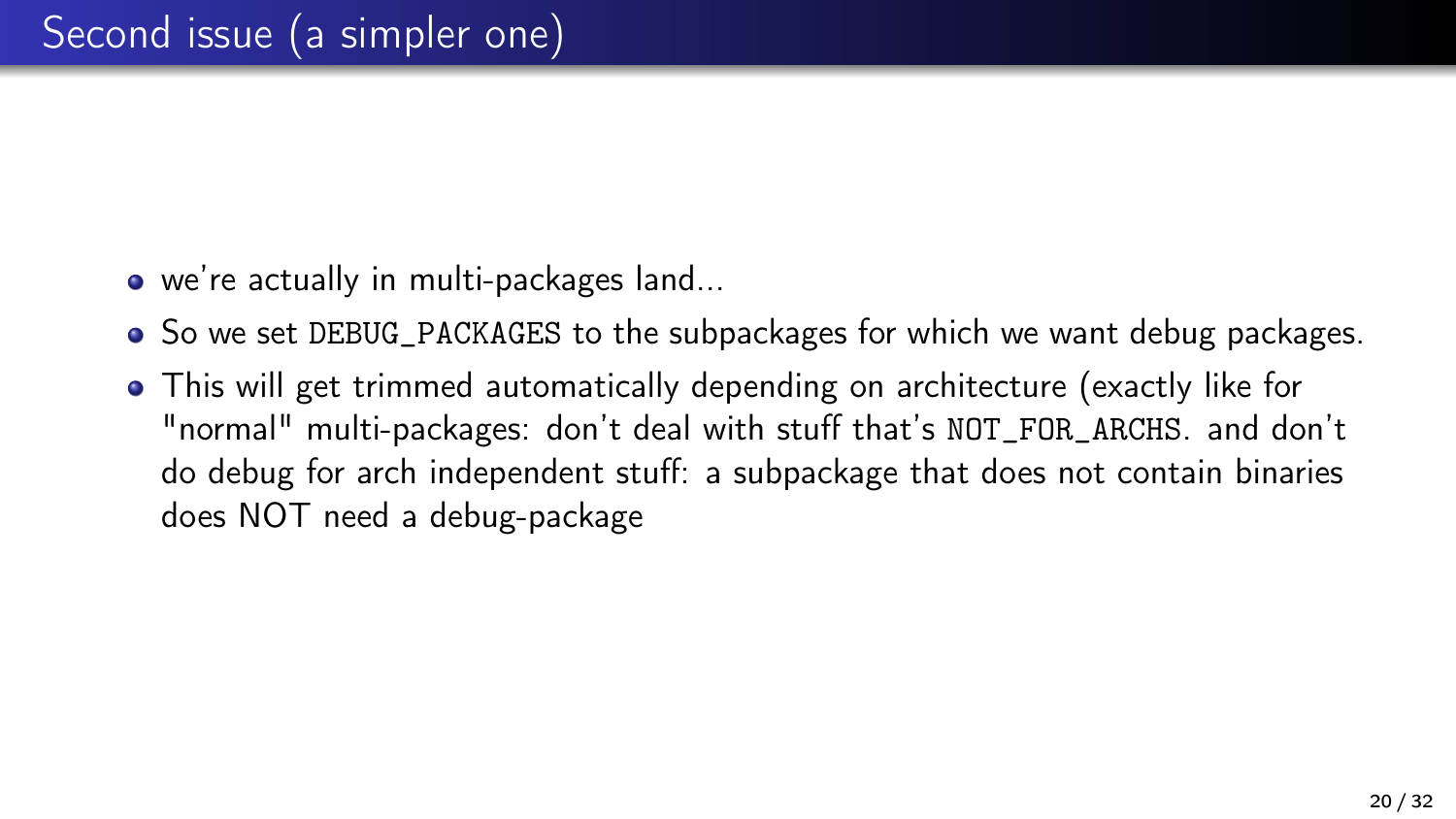- we set up MULTI\_PACKAGES =  $-a b c$  bsd.port.arch.mk generates BUILD\_PACKAGES by possibly trimming it according to pseudo-flavors and NOT\_FOR\_ARCHS/ONLY\_FOR\_ARCHS.
- so we just need to set DEBUG\_PACKAGES = \${BUILD\_PACKAGES}.
- A small piece of code in bsd.port.mk will strip PKG\_ARCH=\*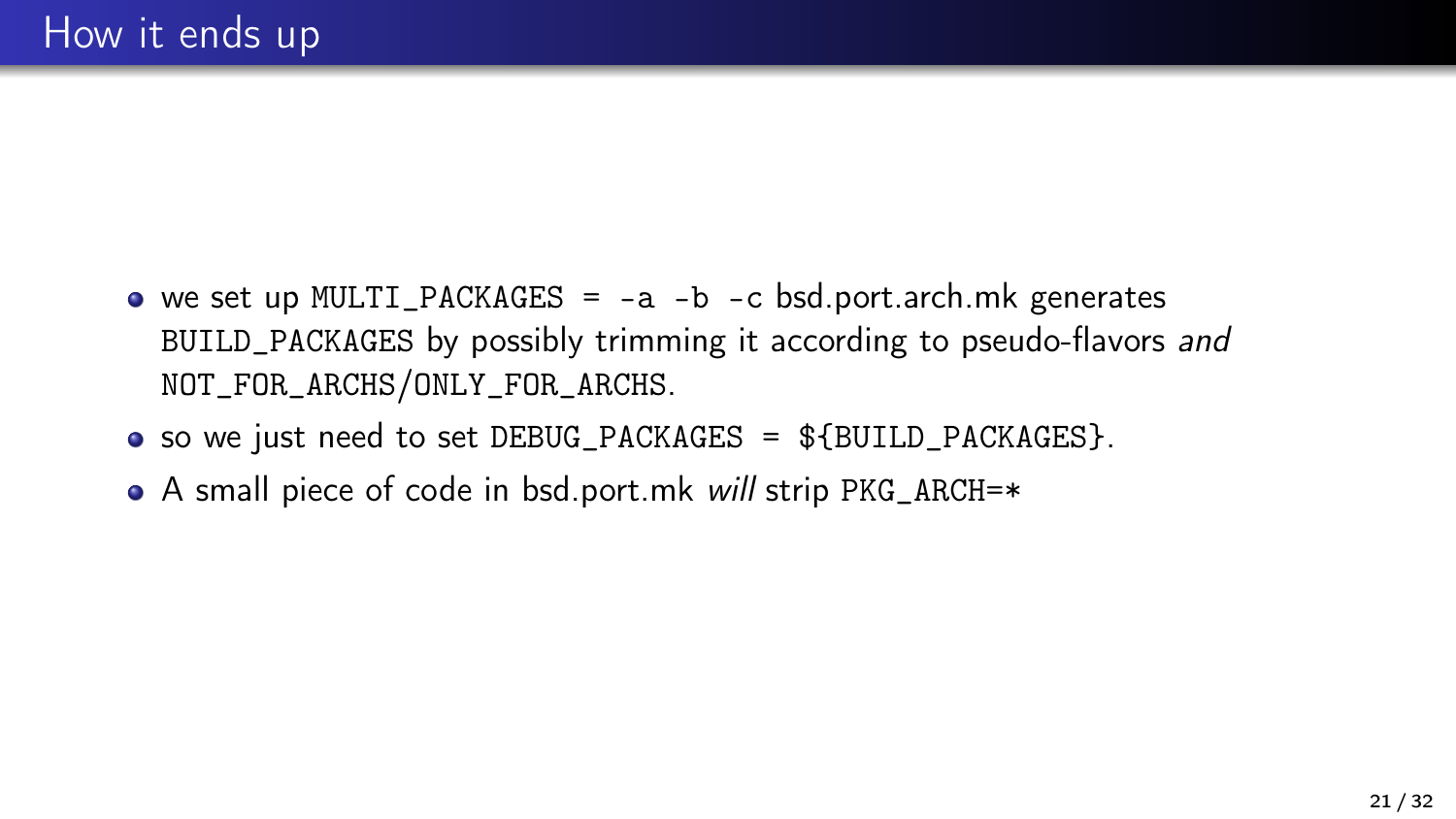When we update a port, we need to run update-plist, but in order to do that, we need for fake to finish...

Current "wedge" for debug packages looks like this:

- set DEBUG\_PACKAGES=\${BUILD\_PACKAGES} (trimmed through bsd.port.arch.mk)
- trim it through PKG ARCH  $!=$  \*
- if it's not empty use possible DEBUG\_CONFIGURE\_ARGS during configure, build as usual
- at the end of "fake", we run an extra \_copy\_debug\_info target
- that target runs build\_debug\_info
- ... and then either links .dbg or create .dbg through objcopy
- make package iterates over normal subpackage with pkg\_create... if there is a debug-subpackage, we also call pkg\_create on the sly for the debug subpackage so make fake can't fail, we just warn in case of issues.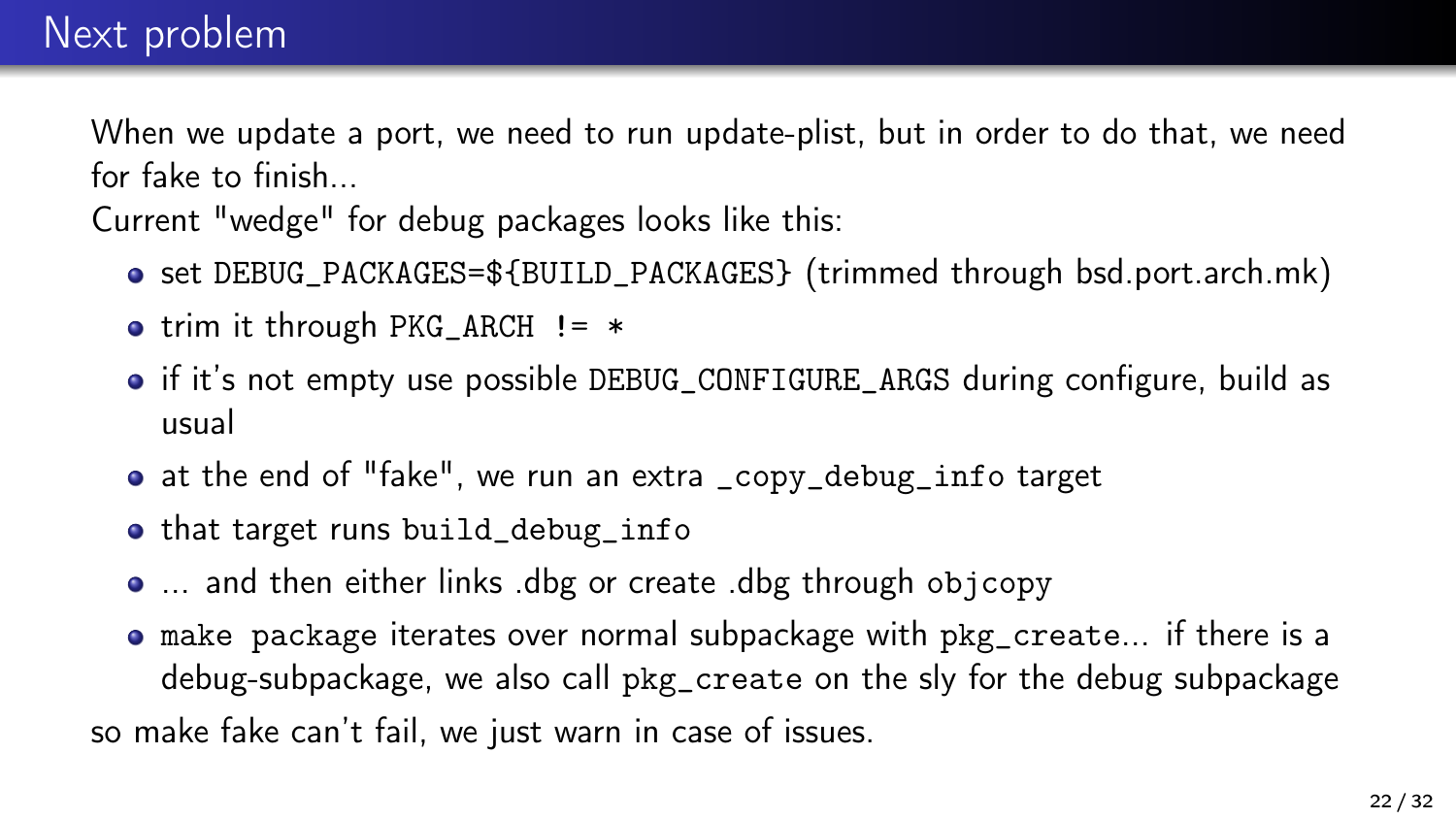- We may run build-debug-info during make package
- but it doesn't extract the debugging information, it creates a Makefile that does that !
- so make package depends on that Makefile, and it depend on fake being finished.
- and each file is handled independently to extract debug info just once
- Hindsight is 20/20. It was obvious we might debug-info extraction to be applied several times, so doing that with real dependencies solves our problem.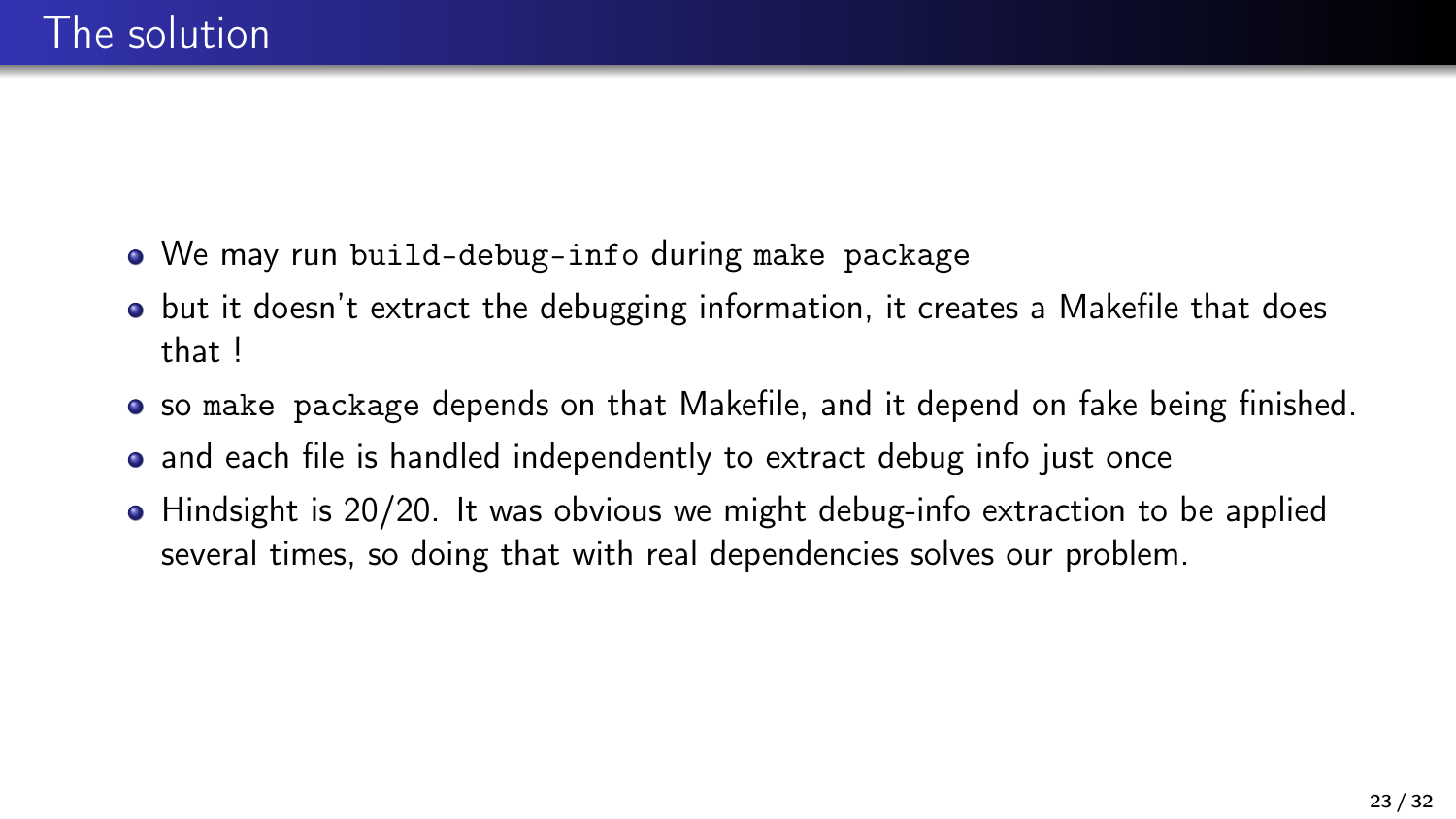### For instance I

4

17

- $1$  # Makefile generated by build-debug-info \$0penBSD: build-debug-info, v 1.38 2020/1.
- <sup>2</sup> # No serviceable parts
- <sup>3</sup> # Intended to run under the stage area after cd \${WRKINST}

```
5 OBJCOPY_RULE = \frac{1}{2} [INSTALL_DATA_DIR} \frac{1}{2} (OD) && \
6 perm=`stat -f "%p" $?` && chmod u+rw $? && \
7 echo "> Extracting debug info from $?" && \
8 if readelf 2>/dev/null -wi \frac{\$}{2}/cmp -s /dev/null -; then
9 echo "Warning: no debug-info in $?"; \
10 fi 6611 objcopy --only-keep-debug $? $0 && \
12 $ {DWZ} $ @ {G}G \13 strip -d \oint? \theta \theta \
14 objcopy -\alpha dd-qnu-debuglink=\frac{6}{3} \frac{8}{3} \frac{8}{6}15 chmod $%perm $? 66 \
16 touch $@
```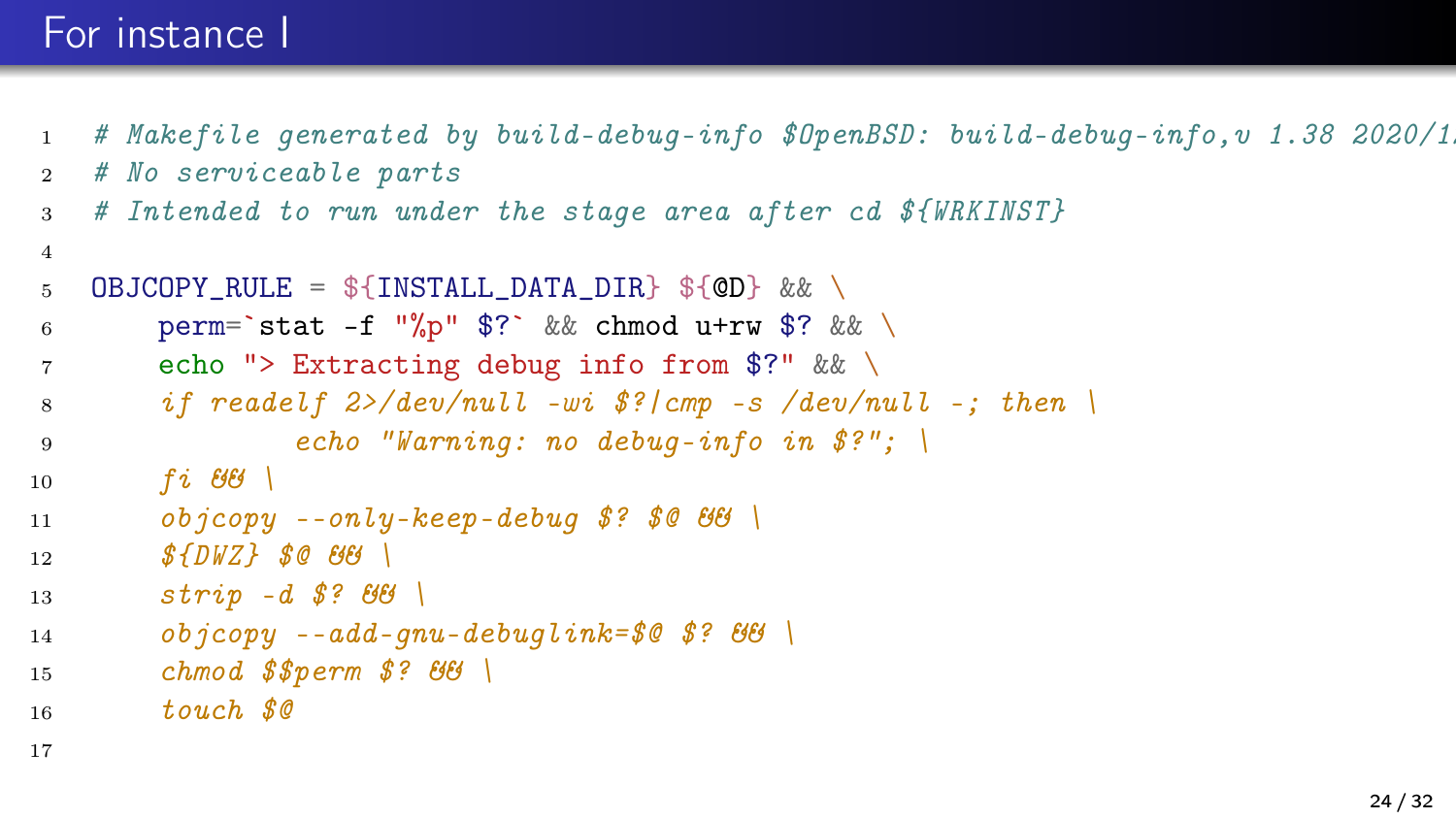### For instance II

```
18 LINK_RULE = f[INSTALL_DATA_L] f[CD] & \
19 echo "> Link debug info from $? to $@" && ln $? $@
20
21 - 211:
22 .PHONY: all
23
24 all: /vide/build/usr/ports/pobj/libarchive-3.5.1/fake-amd64/usr/local/bin/.debug/
25 /vide/build/usr/ports/pobj/libarchive-3.5.1/fake-amd64/usr/local/bin/.debug/bsdcat
26 @${OBJCOPY_RULE}
27
28 all: /vide/build/usr/ports/pobj/libarchive-3.5.1/fake-amd64/usr/local/bin/.debug/
29 /vide/build/usr/ports/pobj/libarchive-3.5.1/fake-amd64/usr/local/bin/.debug/bsdcpi
30 @${OBJCOPY_RULE}
31
32 all: /vide/build/usr/ports/pobj/libarchive-3.5.1/fake-amd64/usr/local/bin/.debug/l
```
33 /vide/build/usr/ports/pobj/libarchive-3.5.1/fake-amd64/usr/local/bin/.debug/bsdtar 34 **@\${OBJCOPY\_RULE}**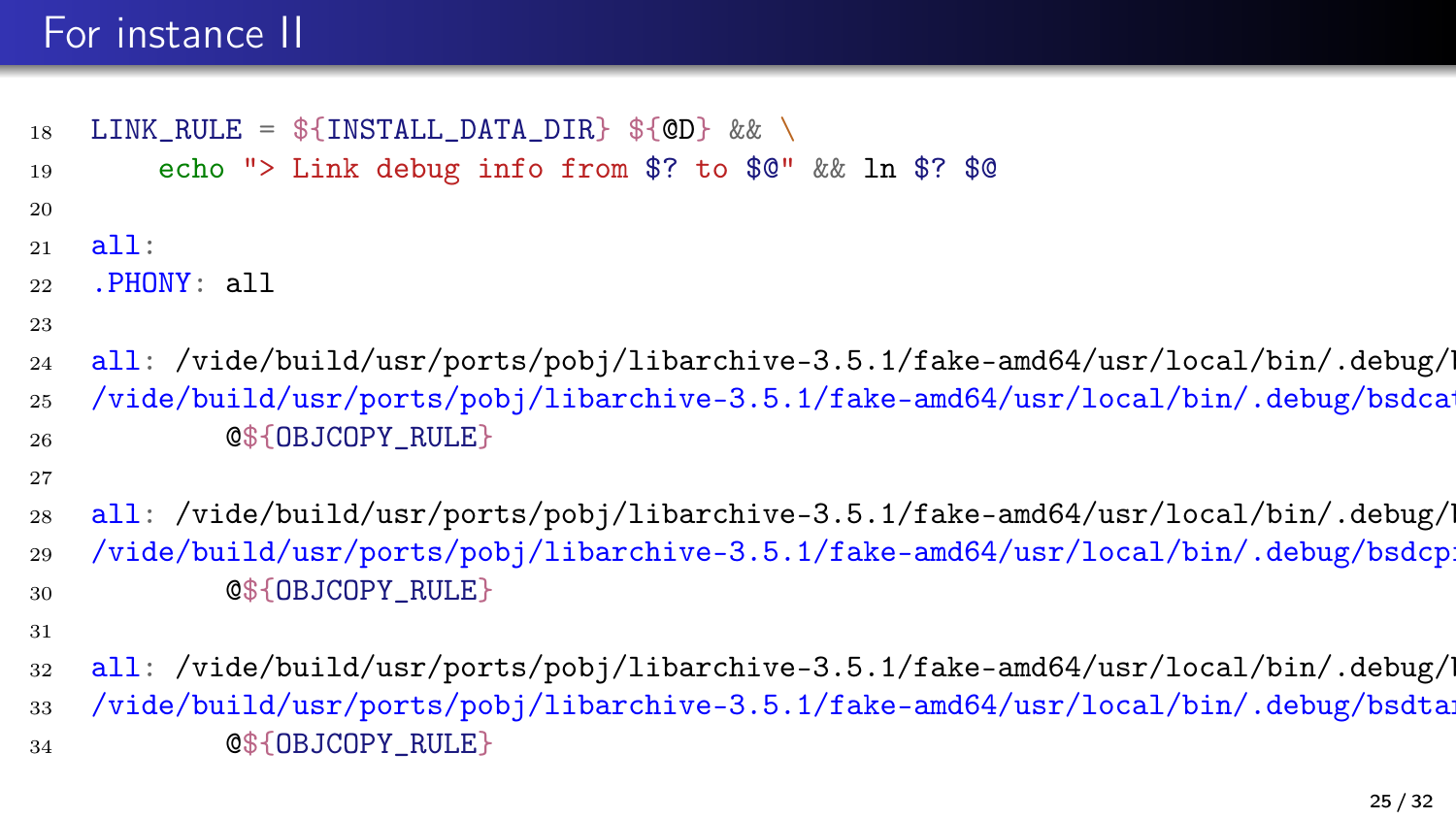35

36 all: /vide/build/usr/ports/pobj/libarchive-3.5.1/fake-amd64/usr/local/lib/.debug/

37 /vide/build/usr/ports/pobj/libarchive-3.5.1/fake-amd64/usr/local/lib/.debug/libarc <sup>38</sup> @\${OBJCOPY\_RULE}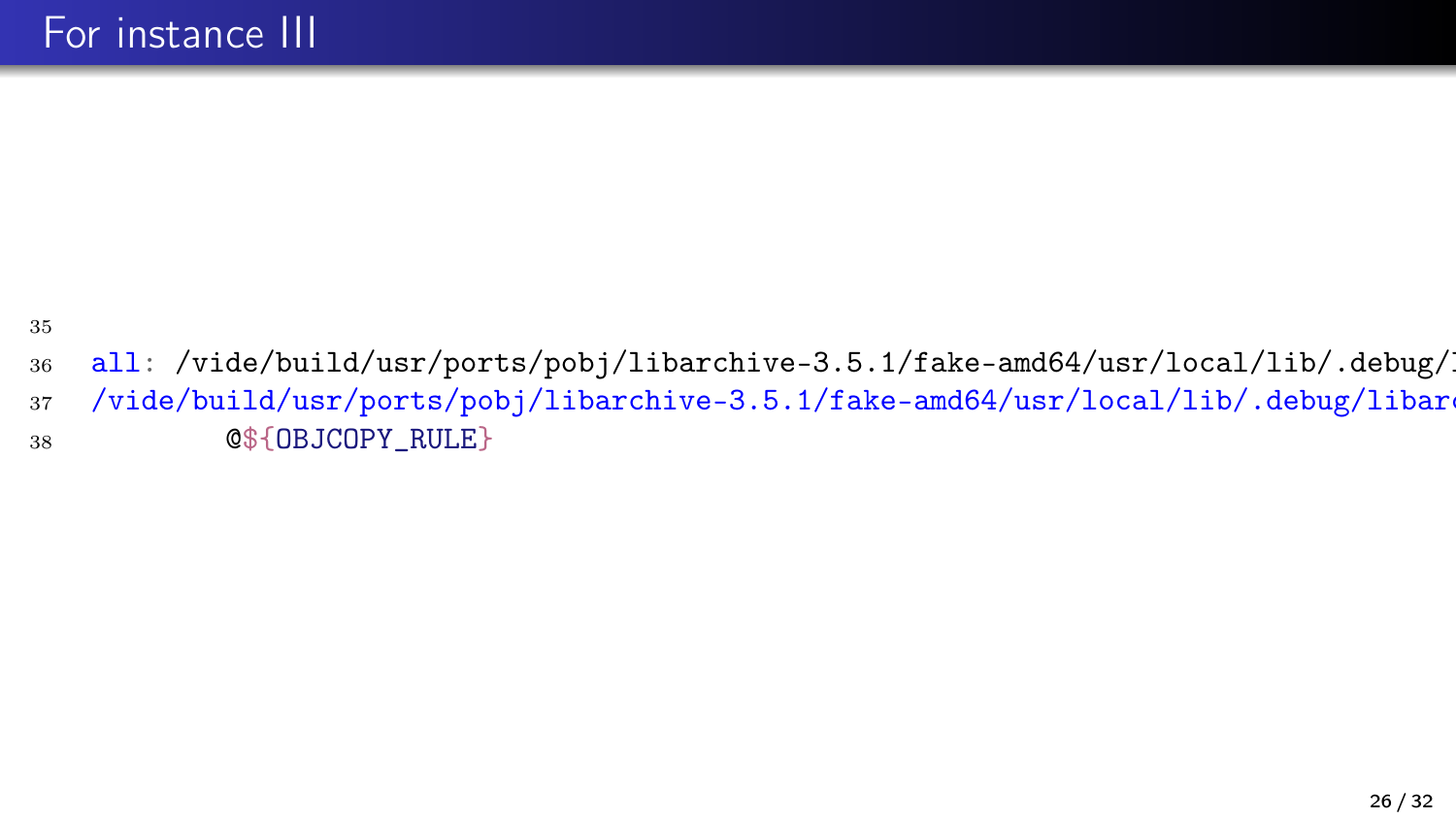#### Old process

- run fake (which generates SOME debug info which may or may not be accurate).
- Run update-plist (which might invalidate the meta info necessary for which file to debug),
- so needs to make clean=fake before packaging.

#### New process

- make fake (no debug info involved)
- o update-plist
- create debug info
- and package.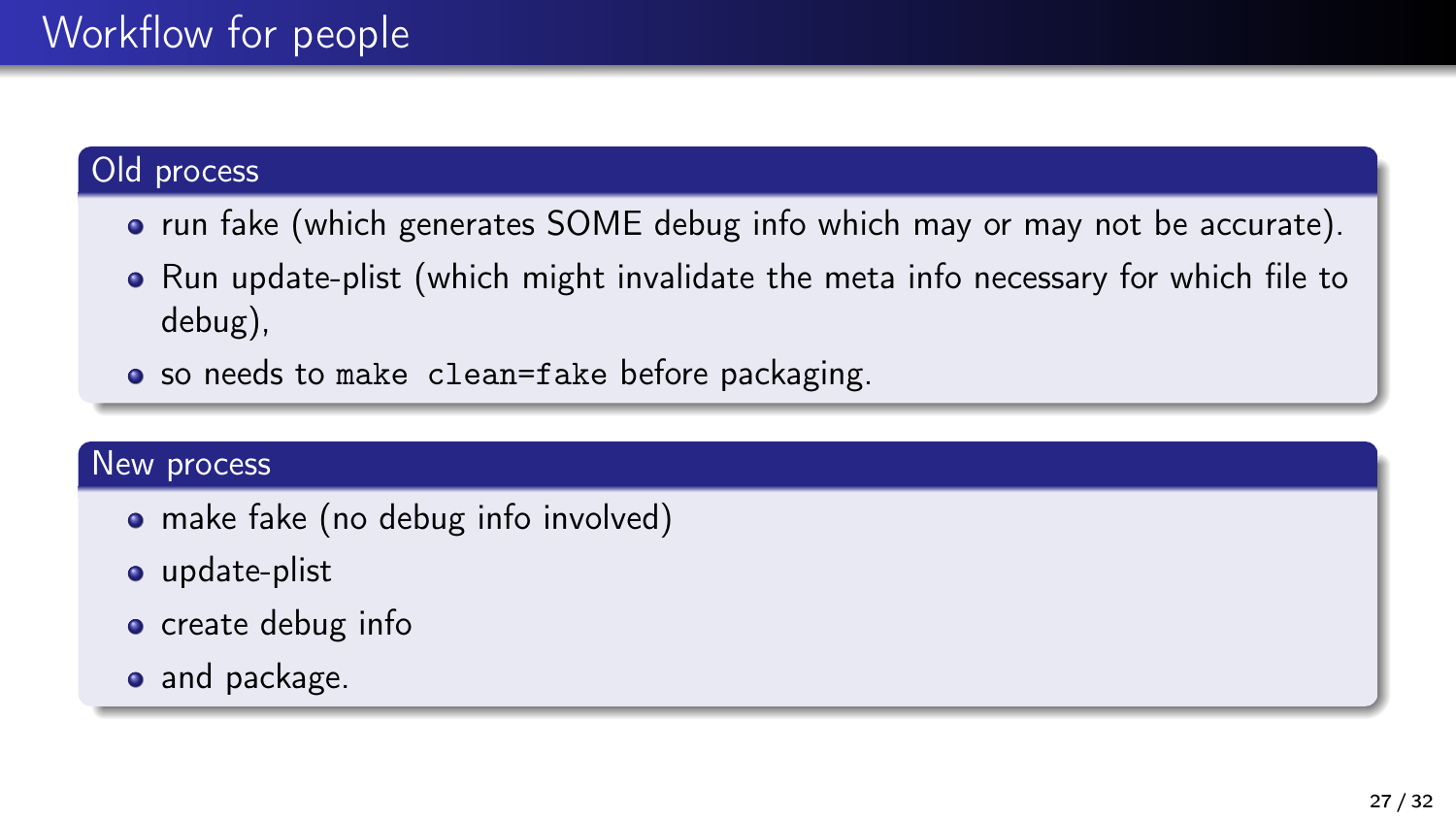If we did the debug info by accident, we can run it again and again WITHOUT needing to wipe the fake stage, because it's a Makefile !

(actually \_copy-debug-info is re-run doing EACH packaging step: it depends on the fake dir being up-to-date and the generated debug Makefile, and it just rechecks all .dbg files are accounted for)

Since the debug Makefile doesn't have "simple" dependencies, we just wipe it at the end of update-plist.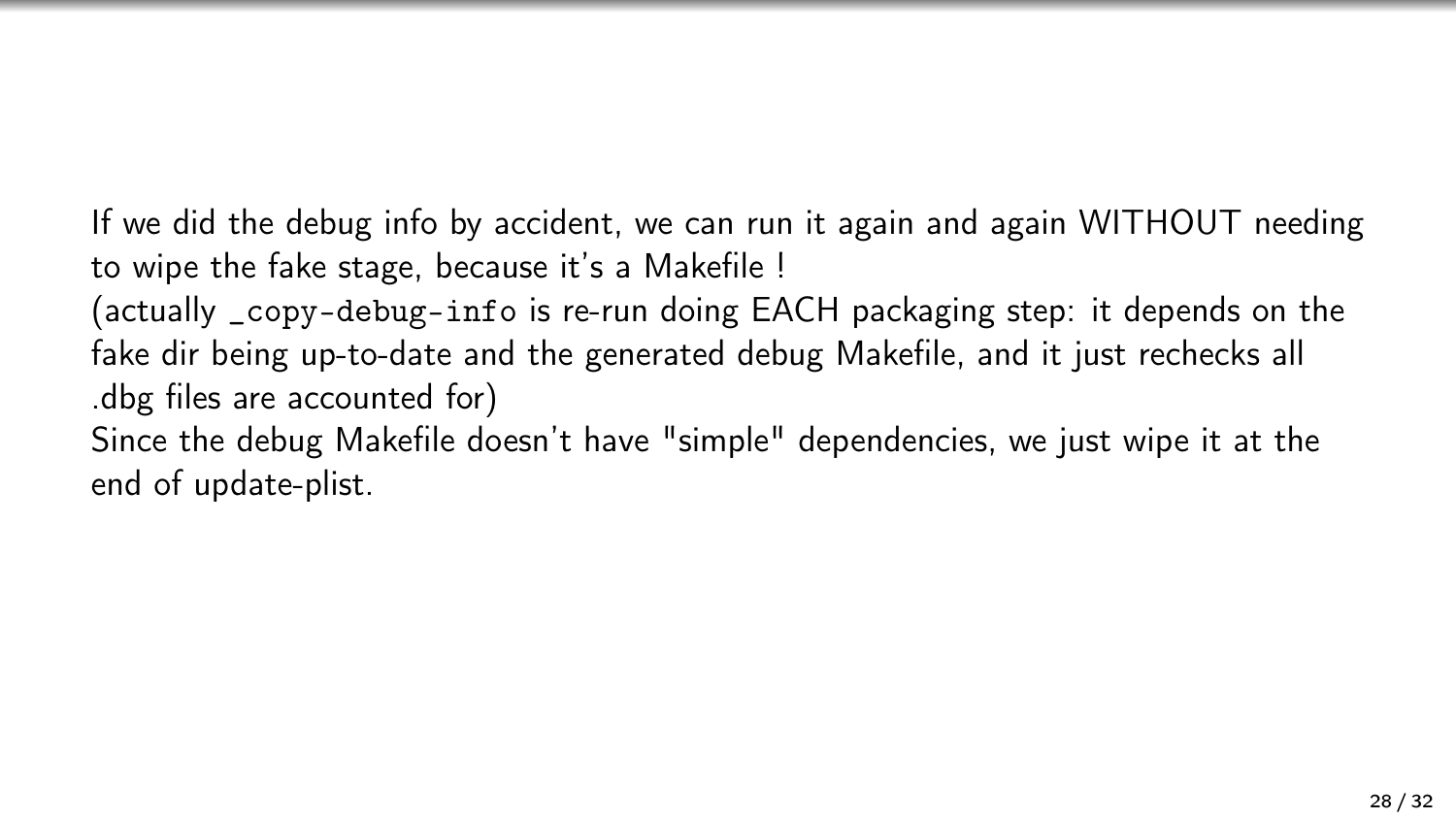And here is the full process in a nutshell. Highlights:

- need to declare which packages we want debug stuff for (so that the repo doesn't grow too much).
- $\bullet$  declaring is (mostly) DEBUG\_PACKAGES =  $$$ {BUILD\_PACKAGES} get stripped automatically)
- configuring will automatically handle INSTALL\_STRIP/DEBUG in most cases, plus adding DEBUG\_CONFIGURE\_ARGS to CONFIGURE\_ARGS. In a few ports, a bit more glue will be needed.
- $\bullet$  the whole magic happens after fake... we use the existing packing-lists
- the fake data is used to generate plists for the debug-packages AND run objcopy
- the debug packages are "fantom" packages that depend on the main package, no independent registration.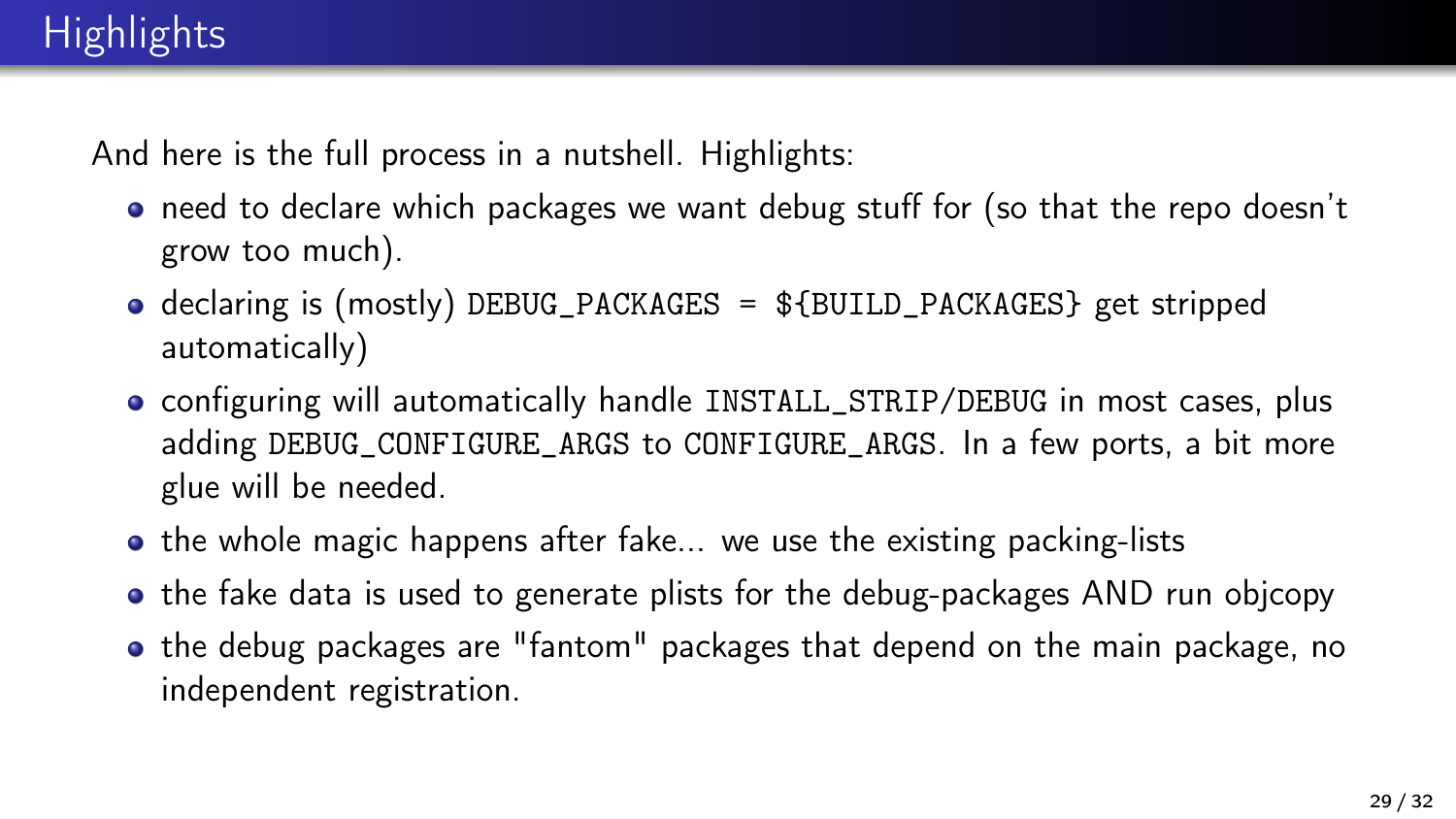- dwz (dwarf compress), imported and maintained by bcallah@, in order to make the debug packages a bit smaller.
- $\bullet$  So every debug package BUILD\_DEPENDS on devel/dwz, except for devel/dwz which uses the just build binary (and for mozilla which has weird debug info ??? or dwz which is subtly broken)
- Turns out to be a really nice stress-test for debug-info !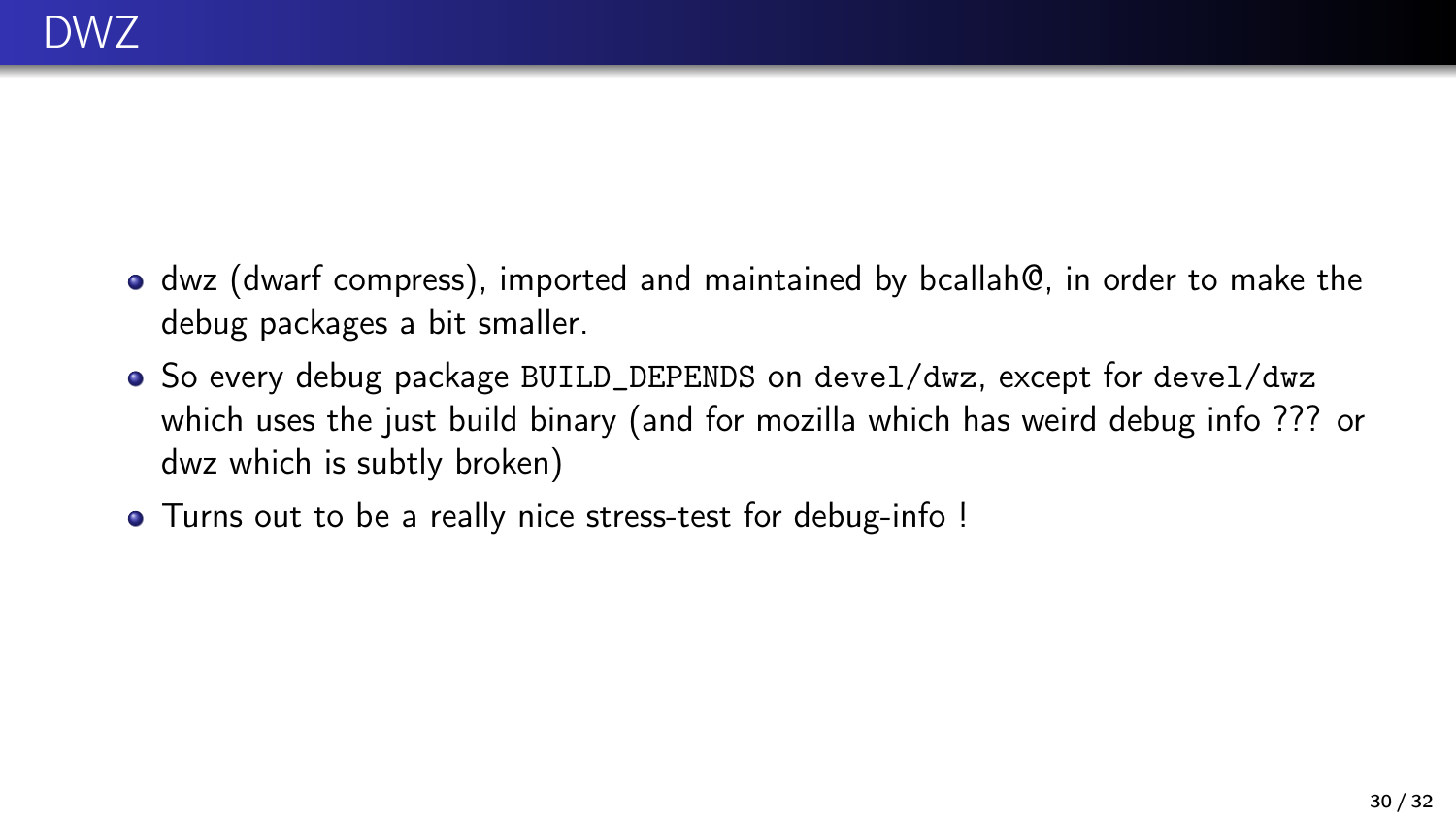- initial usage was simply to manually pkg\_add debug-\* stuff **SHEARING**
- run into a bug on an installed package, and find out the debugging package is obsolete: debug info has a kind of signature which must match the debugging binary EXACTLY.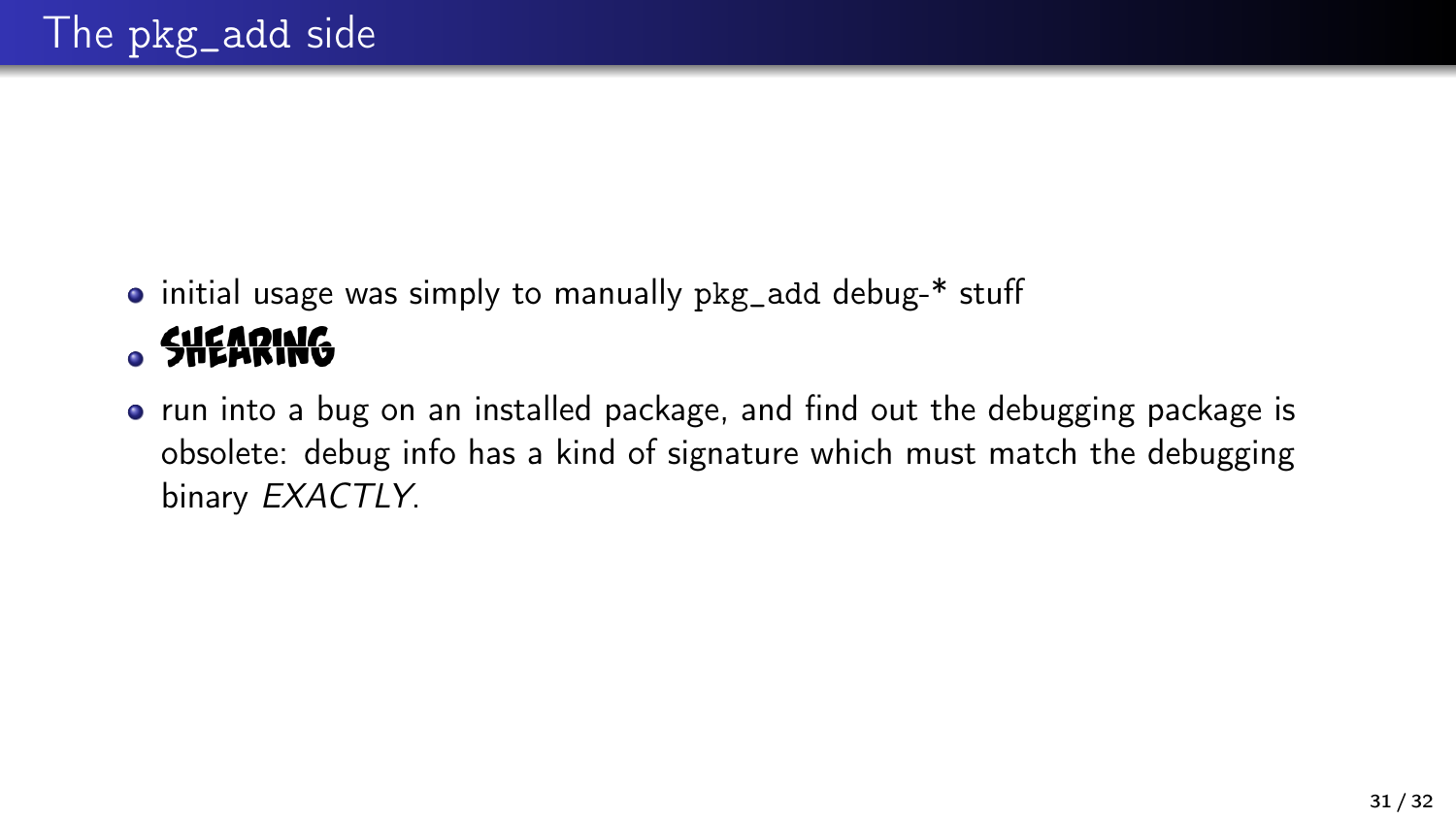- add an option (-d) to pkg\_add to (silently/automatically) install/update debug packages when available (a bit of a size hog)
- configure pkg\_add through an env variable to keep a stash of debug packages for installed packages (DEBUG\_PKG\_CACHE), so that you always have an up-to-date debug package.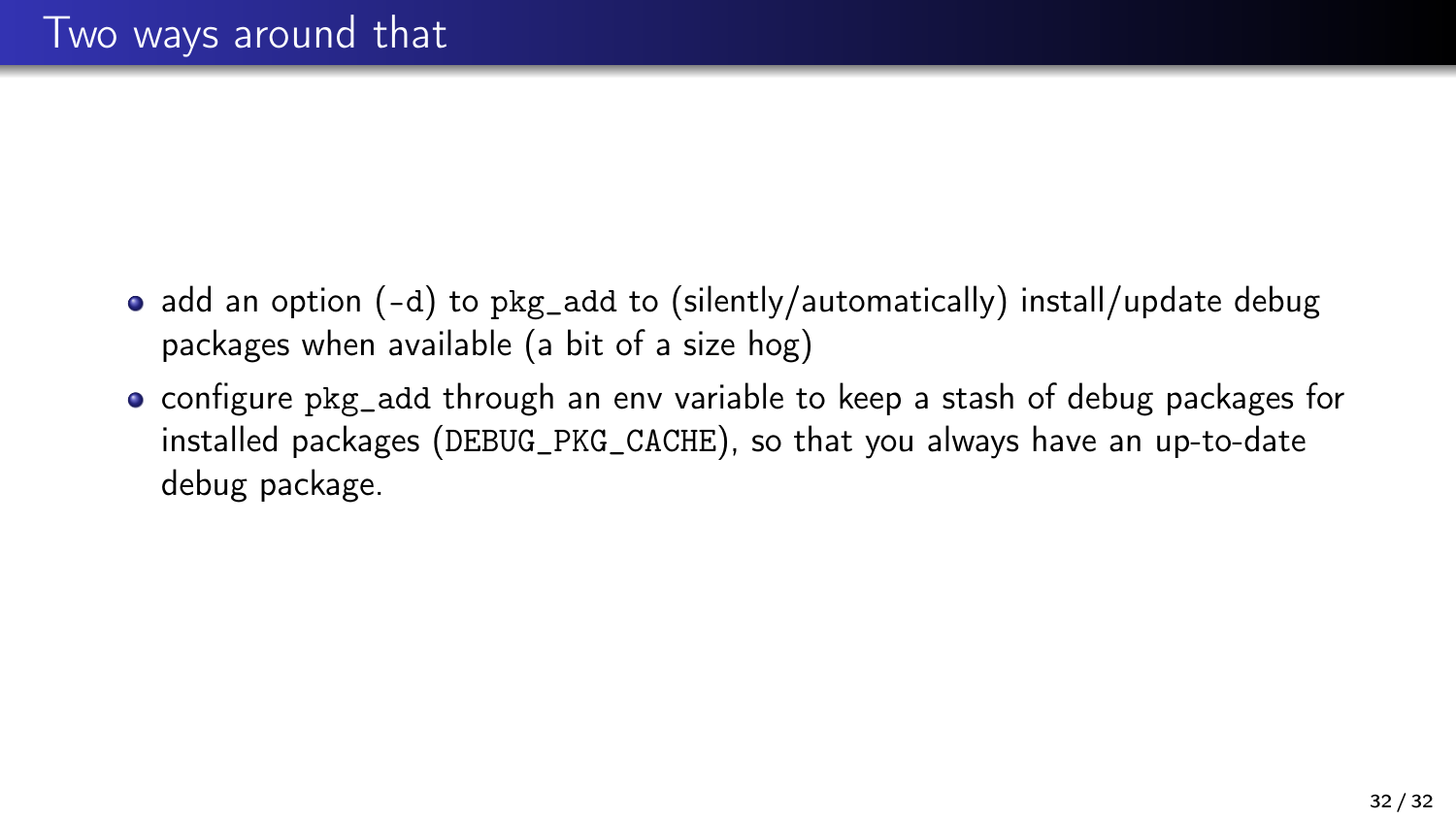- some frameworks make things more complicated (cmake!)
- how do the debug options change things ?
- what platforms want debug packages